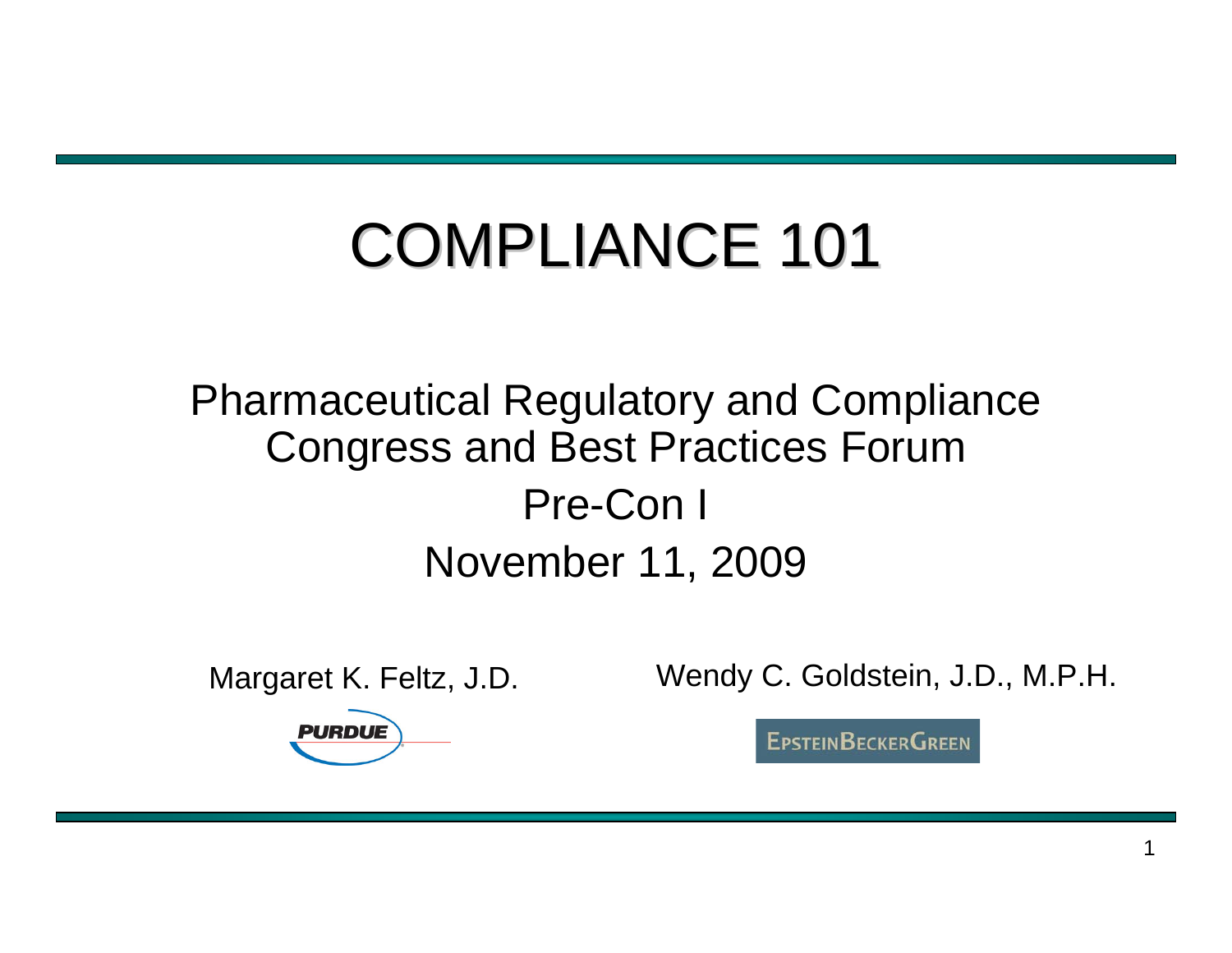## SESSION OVERVIEW

- 1. Current Environment
- 2. Program Requirements
	- **Federal Sentencing Guidelines**
	- OIG Compliance Guidance
	- Corporate Integrity Agreements
- 3. Practical Tips to Building a Program
	- **Key Questions**
	- **Tips**
- 4. Break
- 5. Test your Knowledge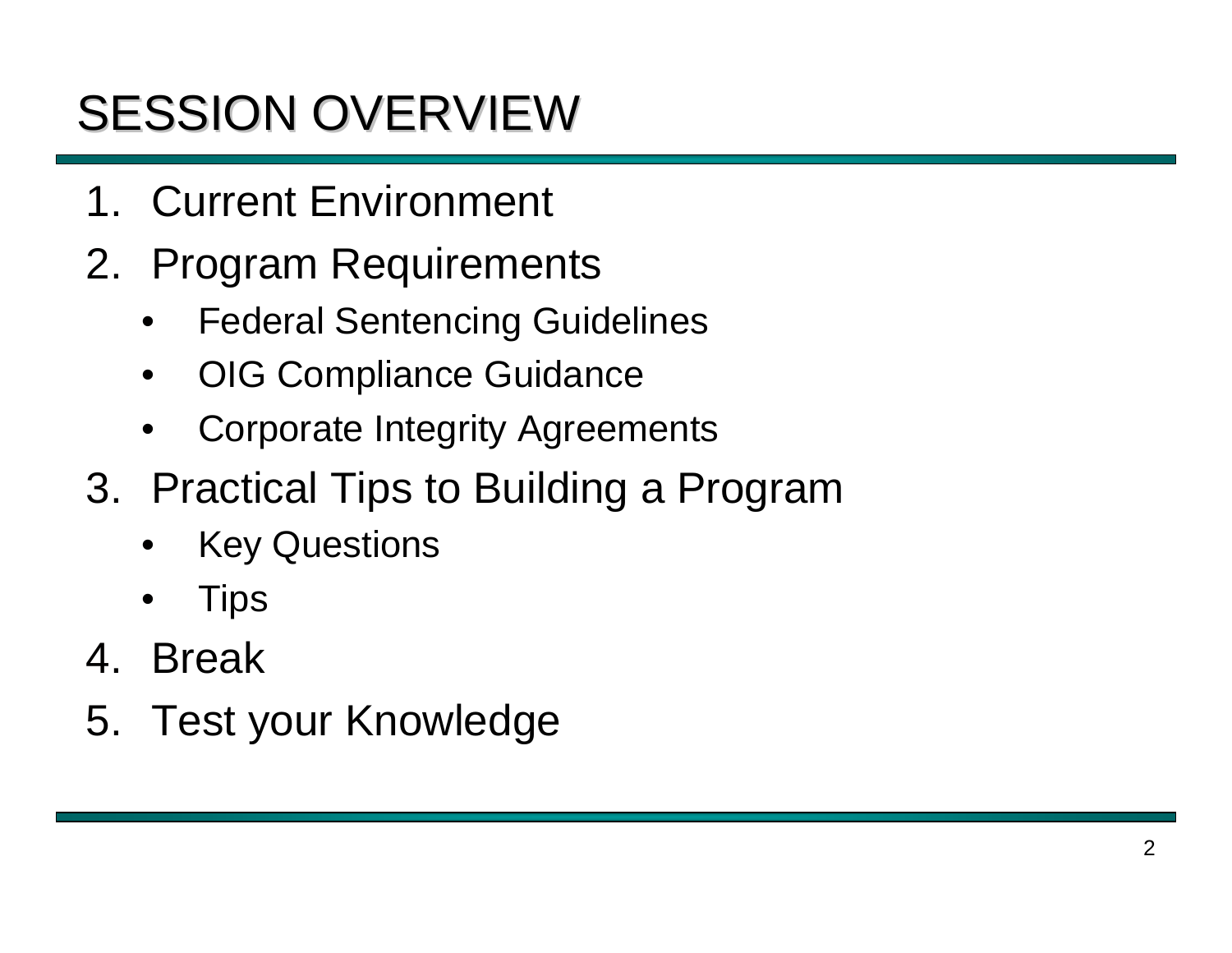### "CHANGE"

"The dogmas of the quiet past are inadequate to the stormy present. The occasion is piled high with difficulty, and we must rise with the occasion. As our case is new, so we must think anew and act anew."

- Abraham Lincoln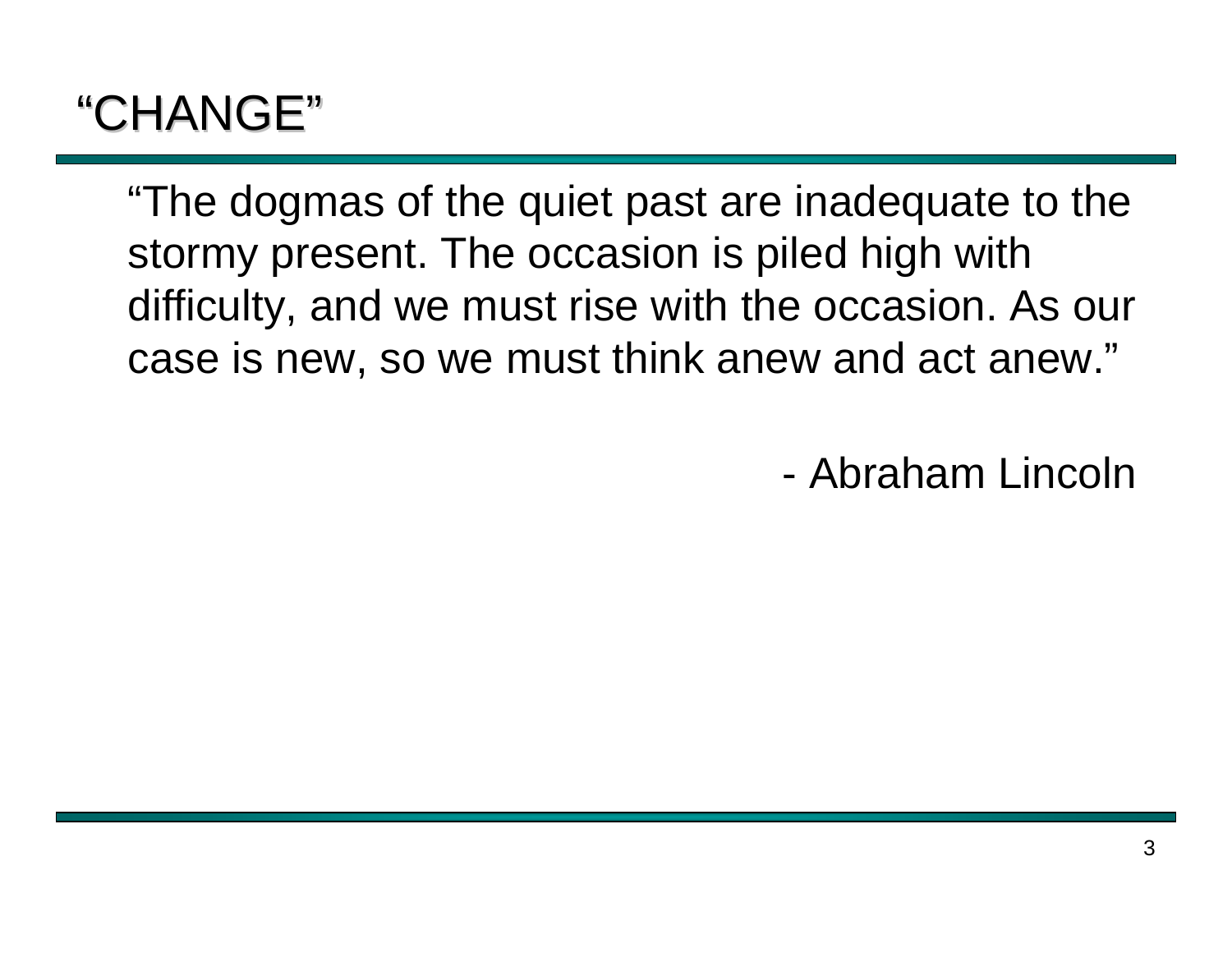### PART 1: CURRENT ENVIRONMENT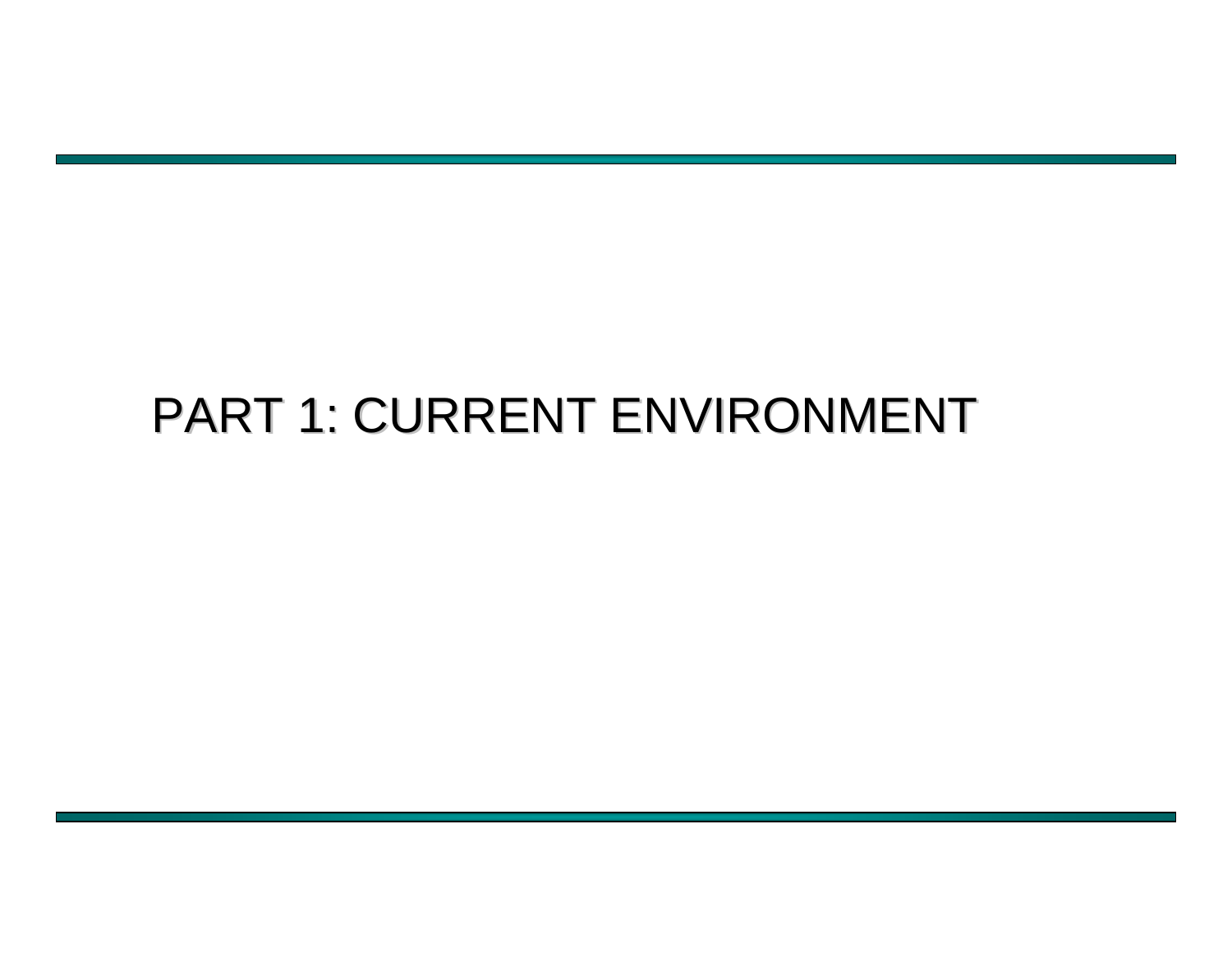## HIGH SCRUTINY AND ENFORCEMENT

- Hostile environment for the pharmaceutical industry
- 49 pharmaceutical CIA's since 1999
- Close to \$10B in settlements
- Prosecutors and plaintiffs focusing on kickbacks and illegal payments, sampling, off-label promotion, integrity of pricing data
- False Claims Act, Anti-Kickback Statute, Food Drug & Cosmetic Act
- OIG Pharma Compliance Guidance
- 2010 OIG Work Plan
- U.S. Sentencing Guidelines

*Compliance programs are important to the financial health of a pharmaceutical company*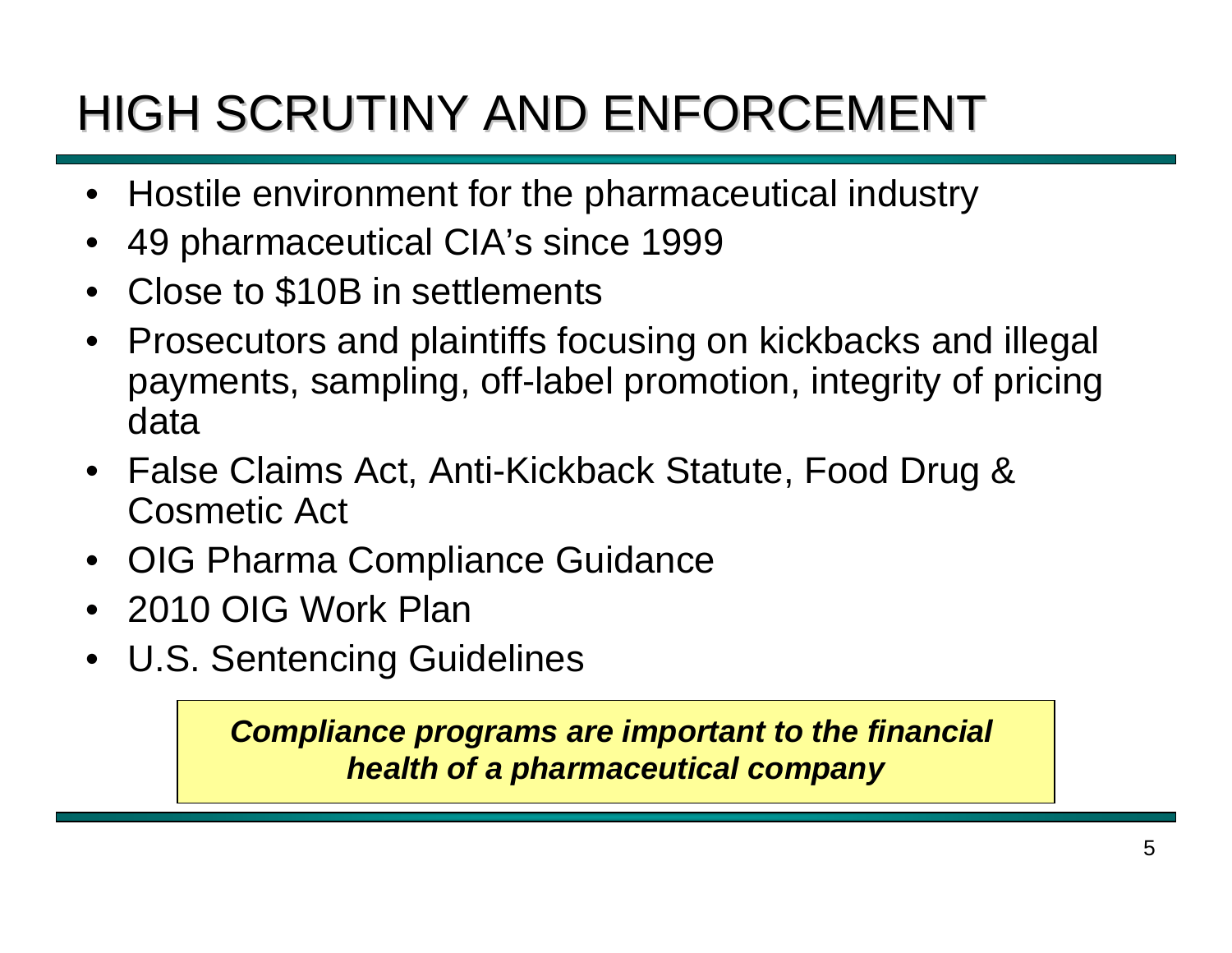### SELECT RECENT SETTLEMENTS

| <b>COMPANY</b> | <b>\$ PENALTY</b> | <b>YEAR</b> |
|----------------|-------------------|-------------|
| <b>Pfizer</b>  | \$2.3 Billion     | 2009        |
| Eli Lilly      | \$1.4 Billion     | 2009        |
| Cephalon       | \$425 Million     | 2008        |
| Purdue         | \$634.5 Million   | 2007        |
| Eli Lilly      | \$36 Million      | 2005        |
| <b>GSK</b>     | \$150 Million     | 2005        |
| Serono         | \$704 Million     | 2005        |
| <b>Pfizer</b>  | \$427 Million     | 2004        |
| <b>Bayer</b>   | \$257 Million     | 2003        |
| <b>GSK</b>     | \$88 Million      | 2003        |
| <b>TAP</b>     | \$875 Million     | 2001        |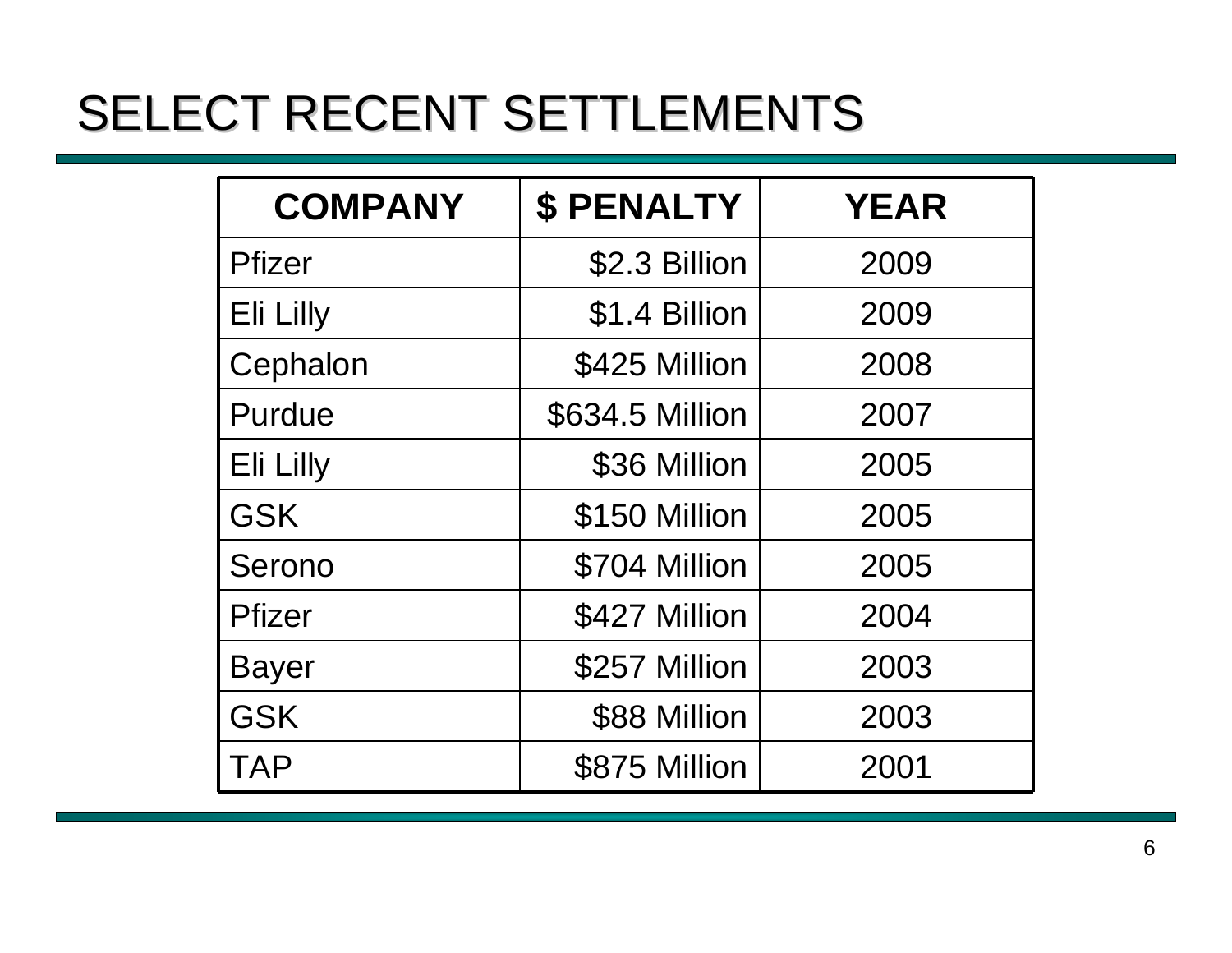### HIGHEST OVERALL RISK AREAS

- Sales and Marketing
- Policies and training materials for field and home office personnel
- Adverse Event reporting
- Medical Education programs / Grant Activities
- Prescription Drug Marketing Act Compliance (Sampling)
- Government Price Reporting
- Promotional Material Reviews
- Brand Plans
- PhRMA Code
- DHHS Office of Inspector General Compliance Guidance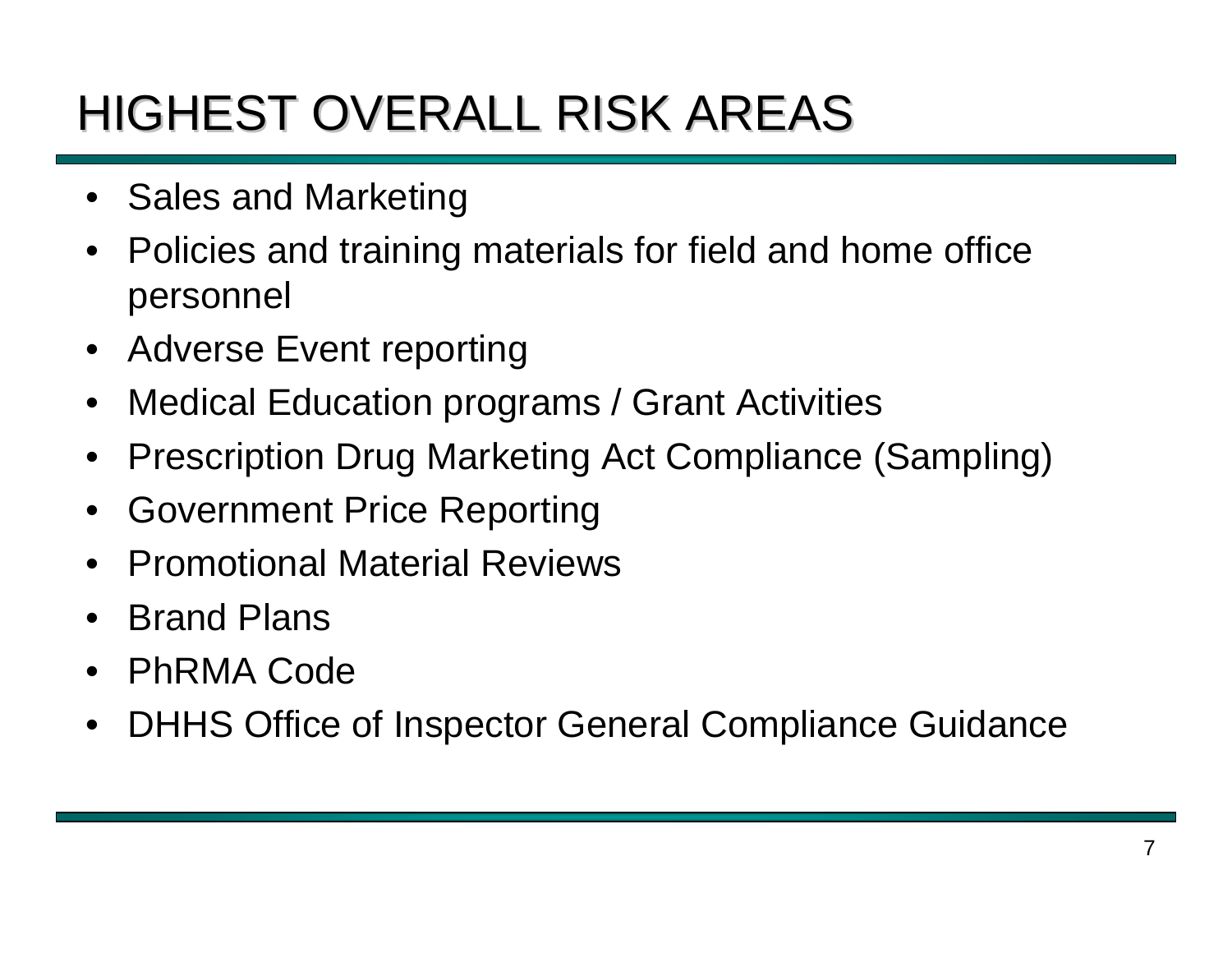### HIGHEST OVERALL RISK AREAS

- Manufacturing
	- Quality
	- GMP
- DEA and Diversion
- Environmental, Safety and Health
- Integrity of Clinical Research and Trials
- Human Subject Protection
- Patient Privacy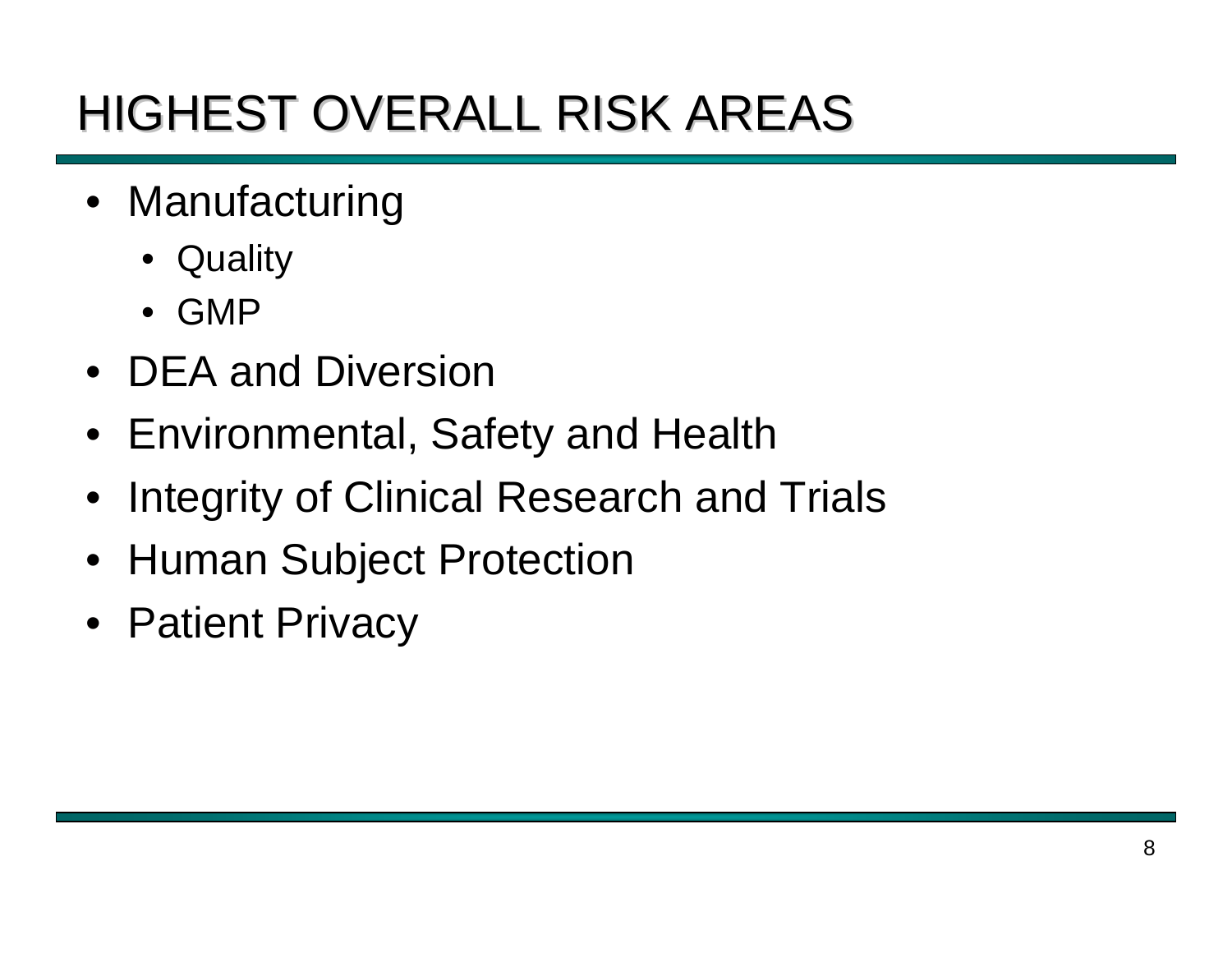### PART 2: PROGRAM REQUIREMENTS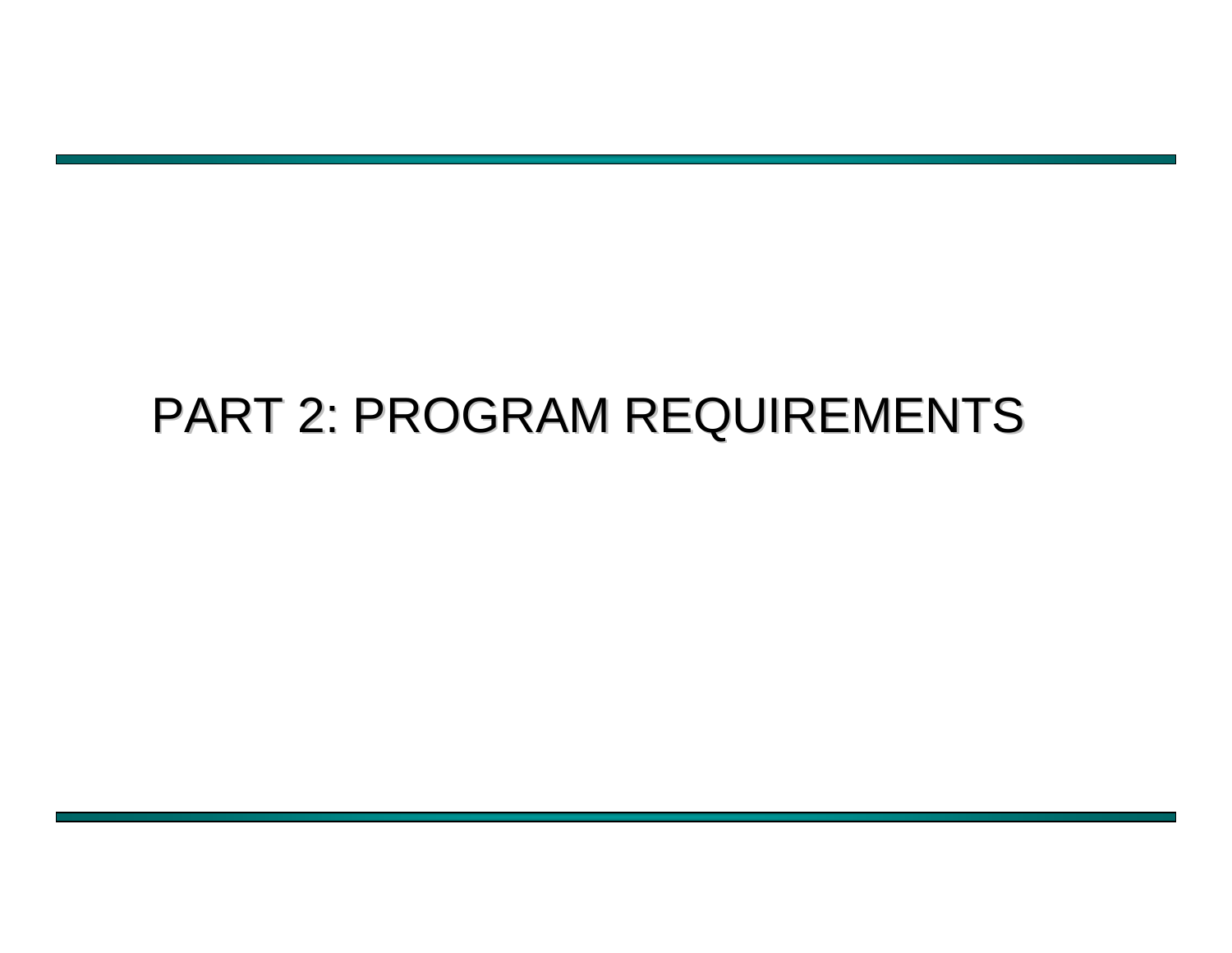## UNITED STATES SENTENCING GUIDELINES

- An effective compliance and ethics program is a mitigating factor that may reduce an organization's fine under the United States Federal Sentencing Guidelines ("USFG")
	- Created in 1984 under the Sentencing Reform Act
	- Effective in 1991
- The Guidelines define a "compliance and ethics program" as "a program designed to prevent and detect criminal conduct."
- The Guidelines previously had set forth 7 minimum criteria of an effective compliance and ethics program only in its commentary.
- When the Guidelines were revised, effective 11/1/04, these criteria were "elevated" into a separate, enumerated guideline that:
	- Elaborated on the 7 minimum criteria including written standards; compliance infrastructure; training; background checks; hot-line; auditing and monitoring; corrective action
	- Imposed significantly greater responsibilities on the organization's governing authority and executive leadership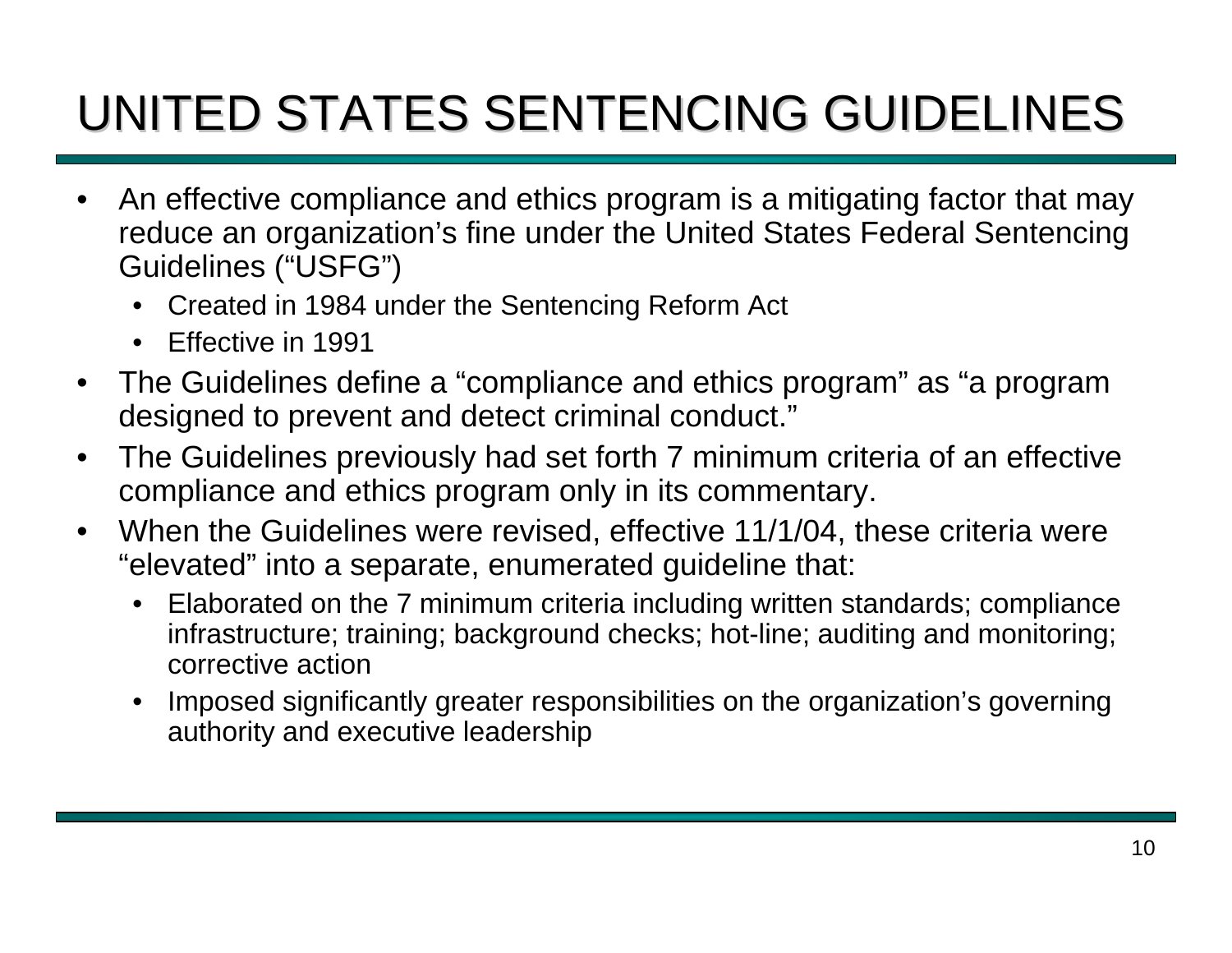- OIG has no specific statutory authority to issue industry guidance. OIG has issued compliance guidance for all major sectors of healthcare
- OIG issues voluntary compliance program guidances to encourage the industry to develop effective internal controls that detect, prevent and reduce the potential for fraud and abuse.
- Controls are intended to promote adherence to applicable laws relevant to the Federal health care programs.
- Non-binding direction to the industry for procedural and structural guidance.
- Identifies the risk areas that the OIG believes to be ripe for misconduct.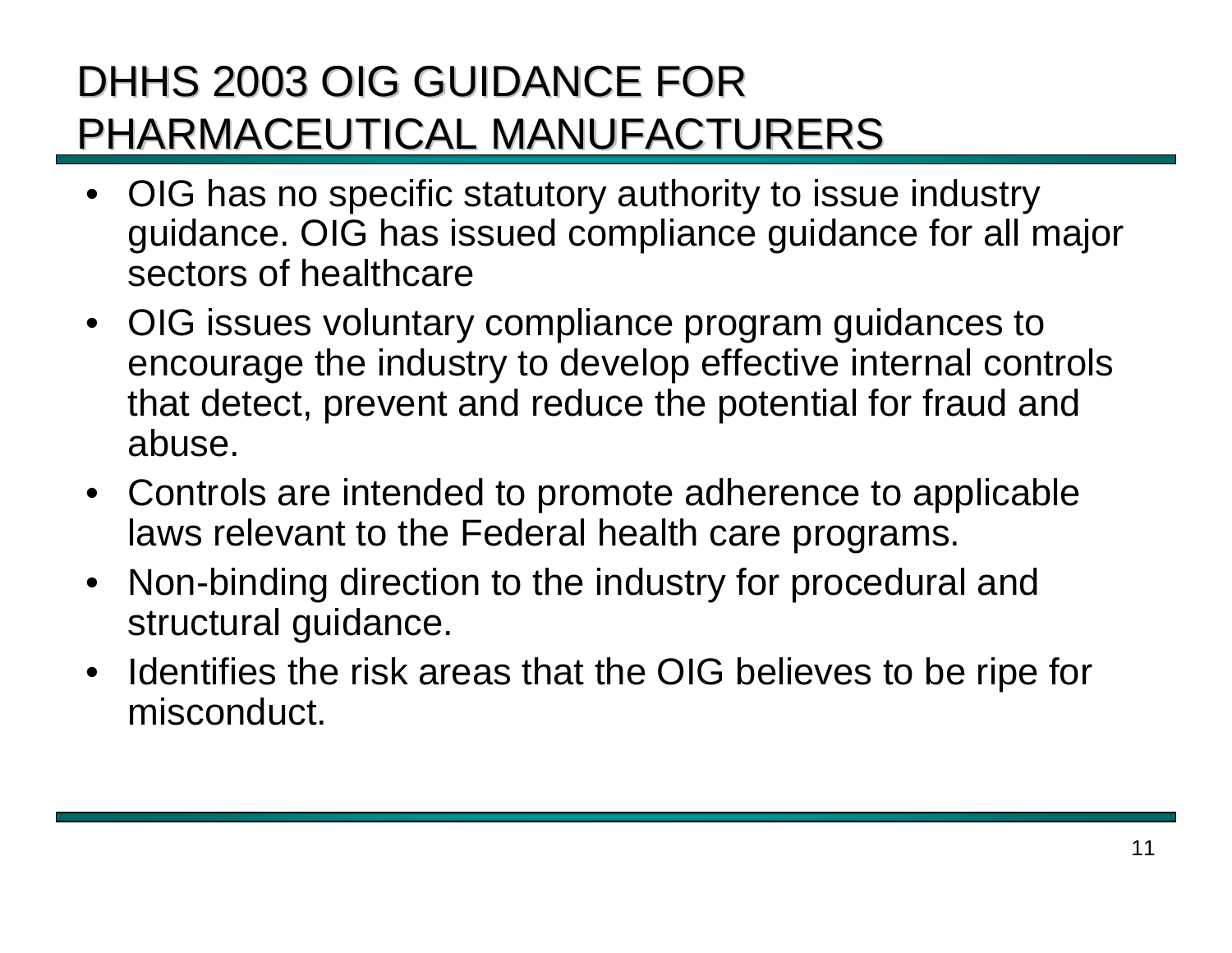- OIG issued request for input in 2001
- Ad Hoc Coalition responded with comments in August 2001
- OIG issued draft guidance in October 2002
- Ad Hoc Coalition responded in December 2002
- Final guidance issued April 2003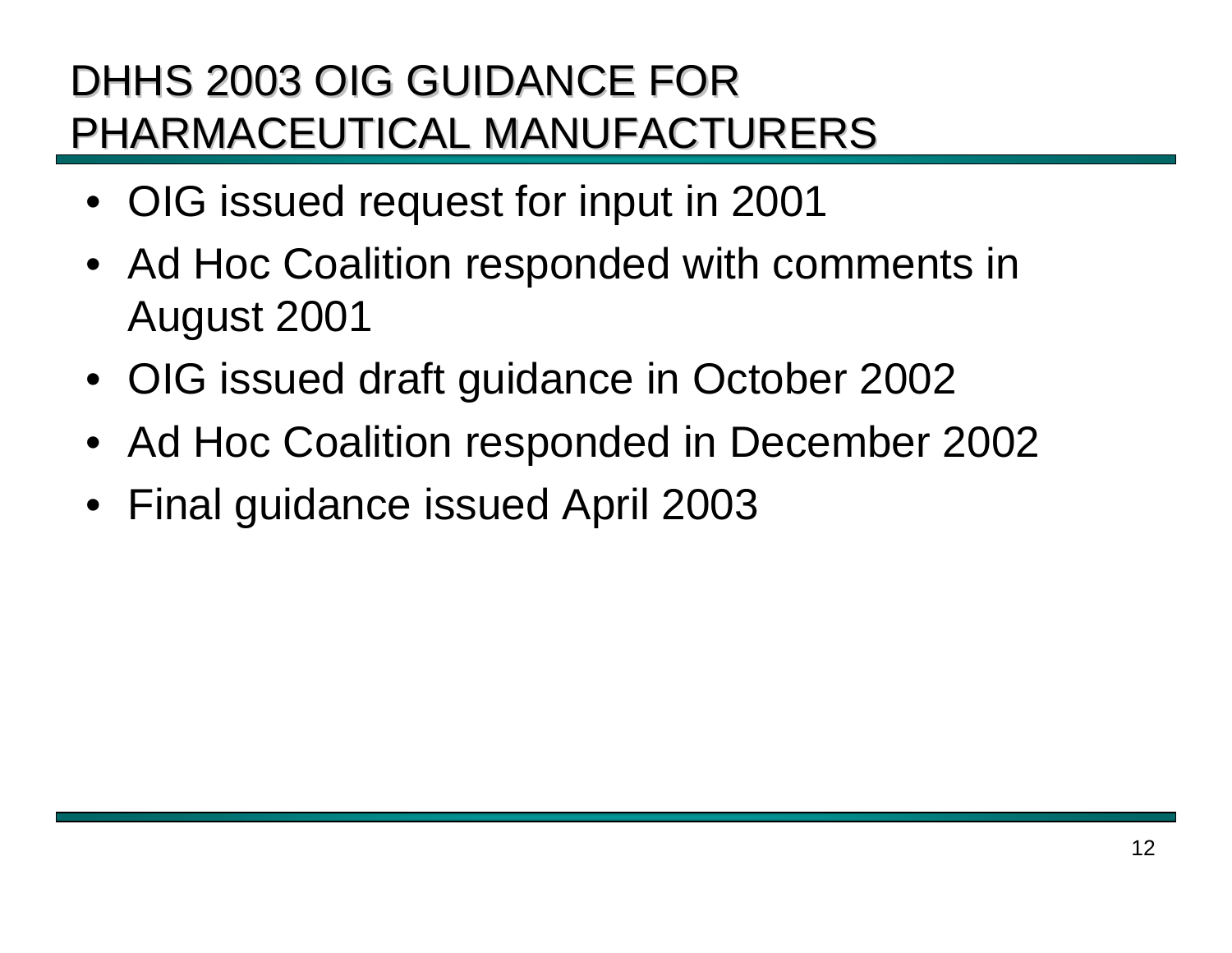• Stated Purpose of 2003 OIG Final Compliance Program Guidance for Pharmaceutical Manufacturers:

(http://www.oig.hhs.gov/authorities/docs/03/050503FRCPGPharmac.pdf )

- "Guidance is intended to assist companies…in evaluating and …refining existing compliance programs."
- "This guide is not a compliance program. Rather, it is a set of guidelines that pharmaceutical manufacturers should consider when developing and implementing a compliance program."
- "For those manufacturers with an existing compliance program, this guidance may serve as a benchmark or comparison against which to measure ongoing efforts."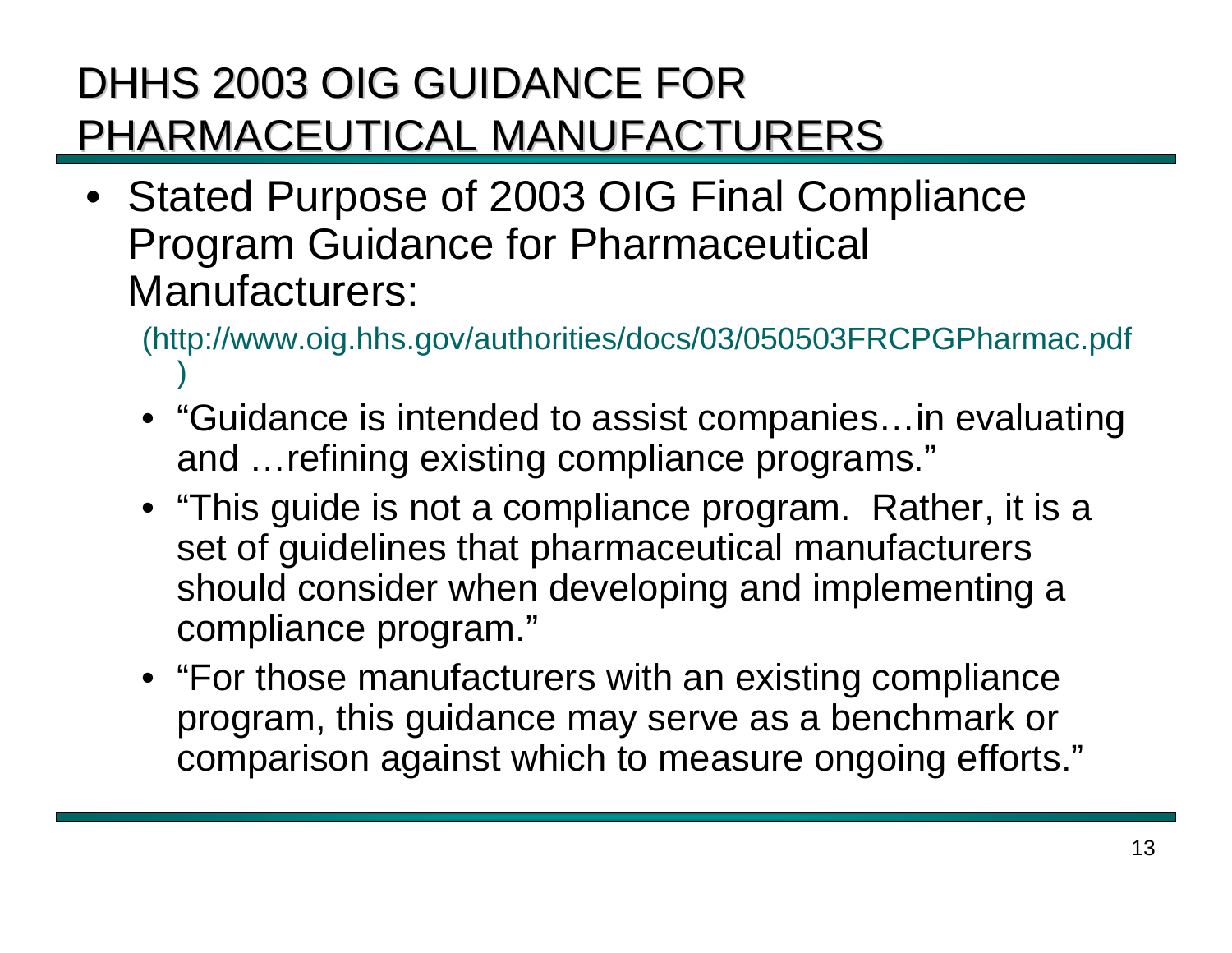- 7 Elements of the OIG Guidance Program:
	- 1. Put it in Writing: develop and distribute written standards of conduct and policies, procedures and protocols.
		- Code of Conduct with general principles regarding compliance and ethics developed with management involvement.
		- Written standards to guide an employee in their conduct of duties in all compliance risk areas:
			- Use of prescribers as consultants; grants for research/education; gifts; samples; customer grants, discounts, free goods, product or formulary support services; data integrity, sales agent compensation; billing for samples
		- Developed under the direction of the compliance officer (CO), committee and managers.
		- Adherence to policies and procedures and training requirements should be a factor in the annual employee evaluation.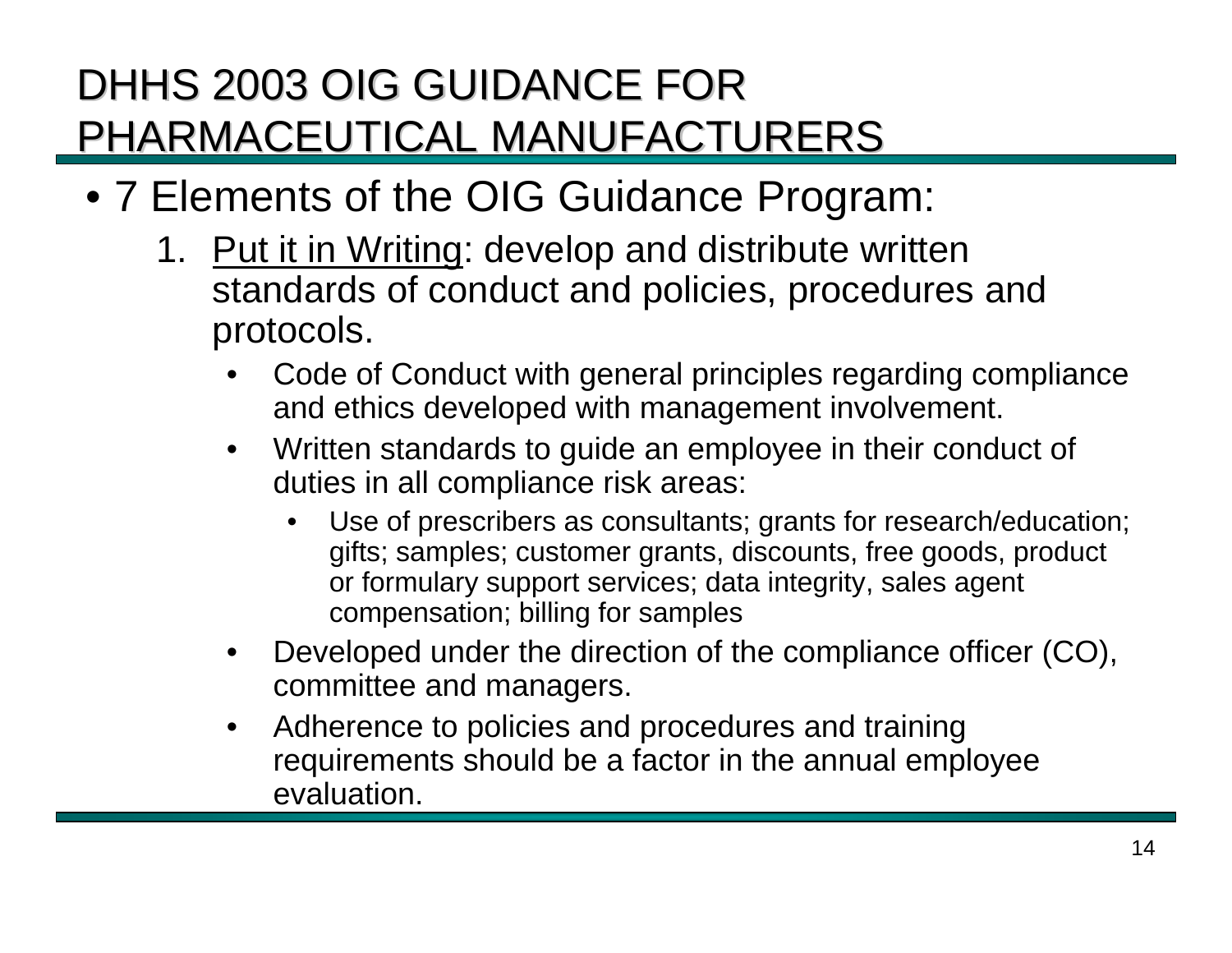- 7 Elements of the OIG Guidance Program:
	- 2. Put Someone in Charge: designate a compliance officer and other bodies, such as a corporate compliance committee.
		- CO should be high-level with direct access to Board, CEO, and senior management. CO serves as the focal point for compliance activities. Must have sufficient funding, resources, and staff.
		- Compliance Committee should be a cross-functional task force with high integrity. Serves as an extension of compliance officer for oversight.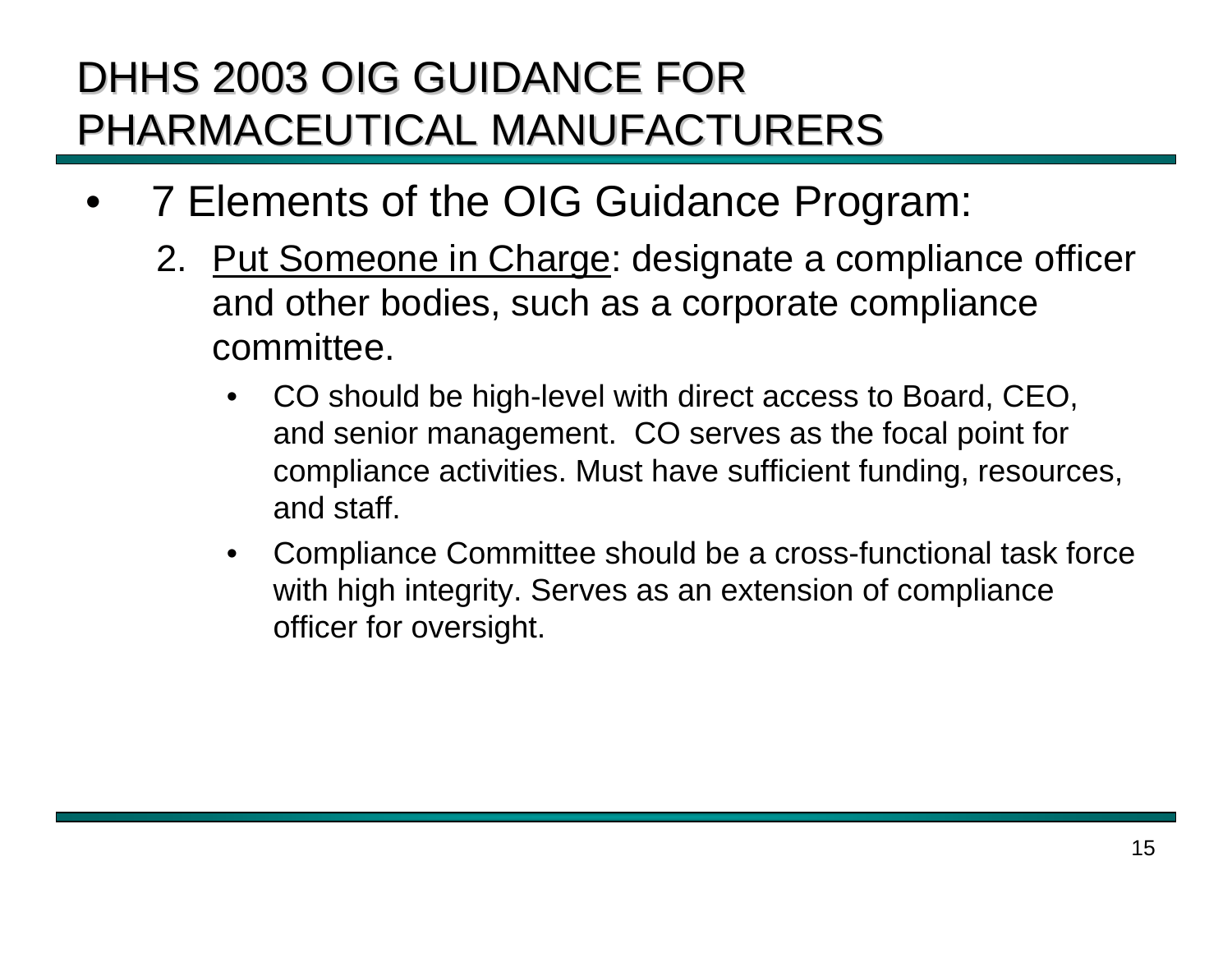- 7 Elements of the OIG Guidance Program:
	- 3. Develop a Training Program and Train Employees: develop and implement an effective employee education and training program.
		- Training should cover employees and contractors where appropriate.
		- New employees should receive training soon after they start.
		- All employees should be required to complete certain training hours.
		- Training should cover compliance program, policies, and applicable laws, as well as issues identified in Guidance and from audits or monitoring.
		- Participation in training should be a condition of employment and non-compliance should result in discipline.
		- CO should "ensure that independent contractors and agents … are aware of company's compliance program …"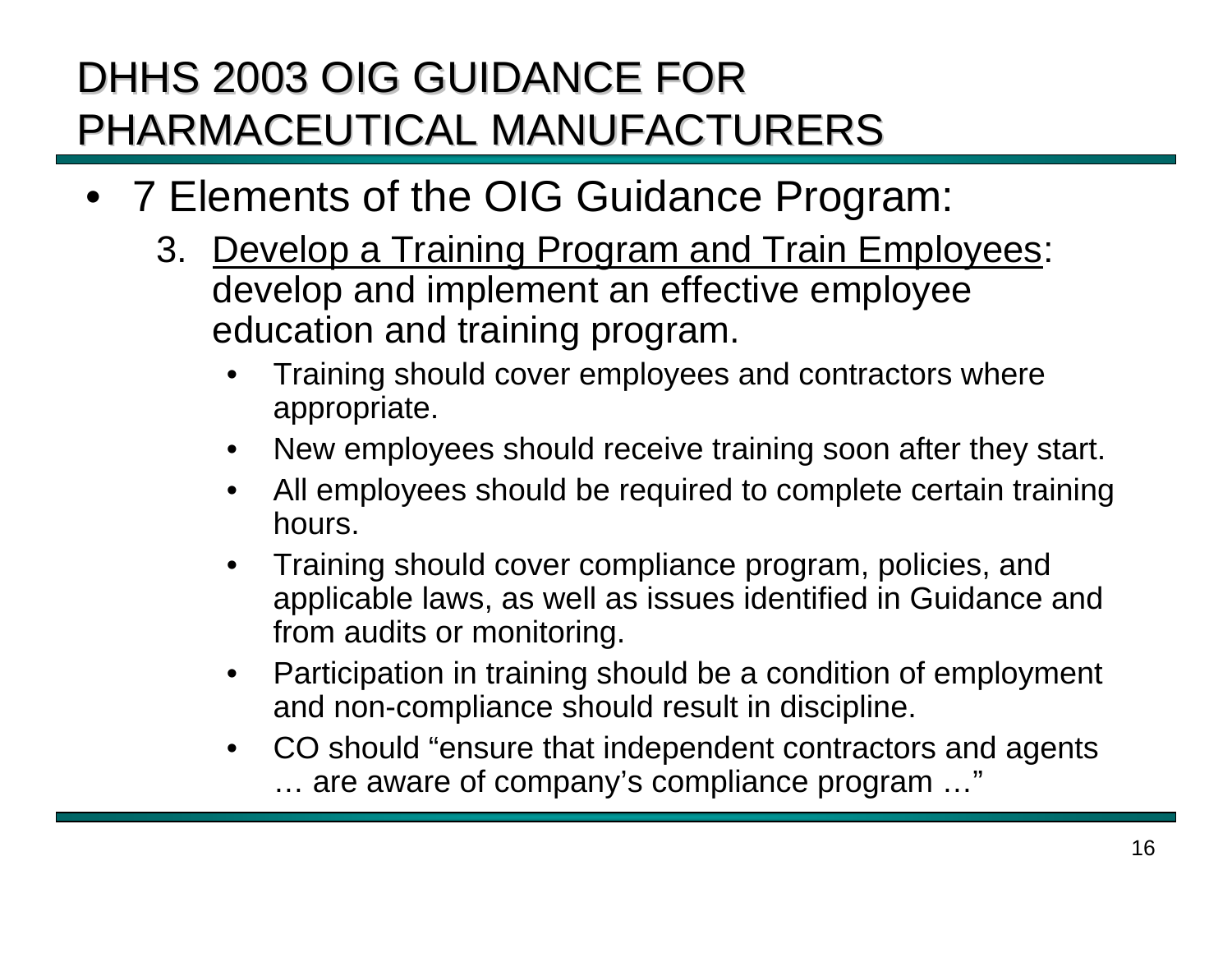- 7 Elements of the OIG Guidance Program:
	- 4. Create a Hotline: create and maintain an effective line of communication between the compliance officer and all employees. Employees must be able to ask questions and report problems.
		- Open door policies should be considered to foster dialogue between supervisors and employees.
		- Confidentiality and non-retaliation policies should be adopted and distributed.
		- Open lines between compliance officer and employees are equally important.
		- Rewards for employees for use of reporting systems should be considered.
		- Use of hotlines, e-mail box, newsletters, exit interviews, surveys are encouraged.
		- CO should maintain detailed logs of reports and summaries should be shown to CEO and Board.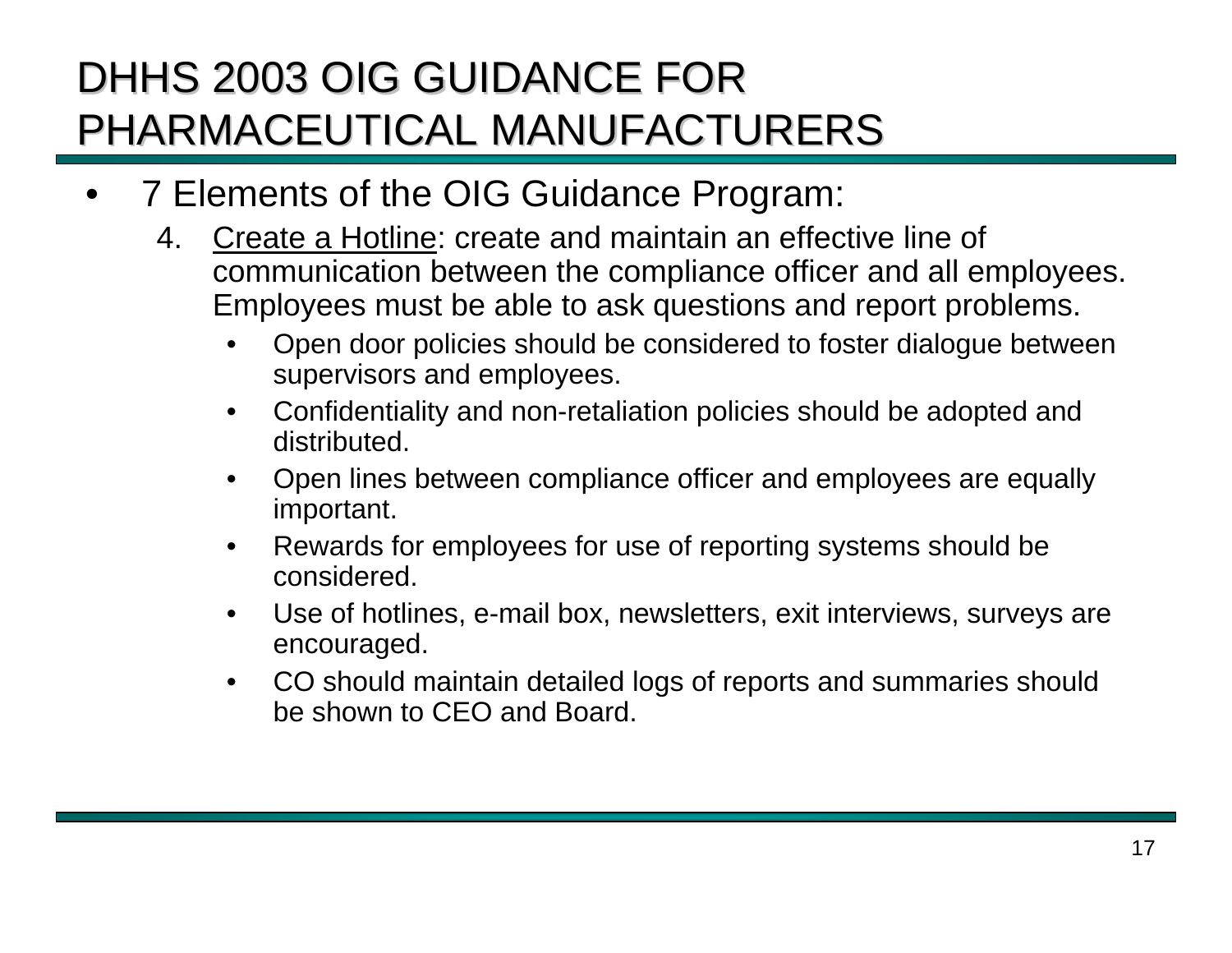- 7 Elements of the OIG Guidance Program:
	- 5. Monitor and Audit: monitor compliance and identify problem areas through audits and/or other risk evaluation techniques.
		- Should cover all departments that have involvement with risk areas identified in guidance and in fraud alerts.
		- Reviews may include processes or actual practices (e.g., manager approvals, certifications, home office reviews, employee surveys and audits).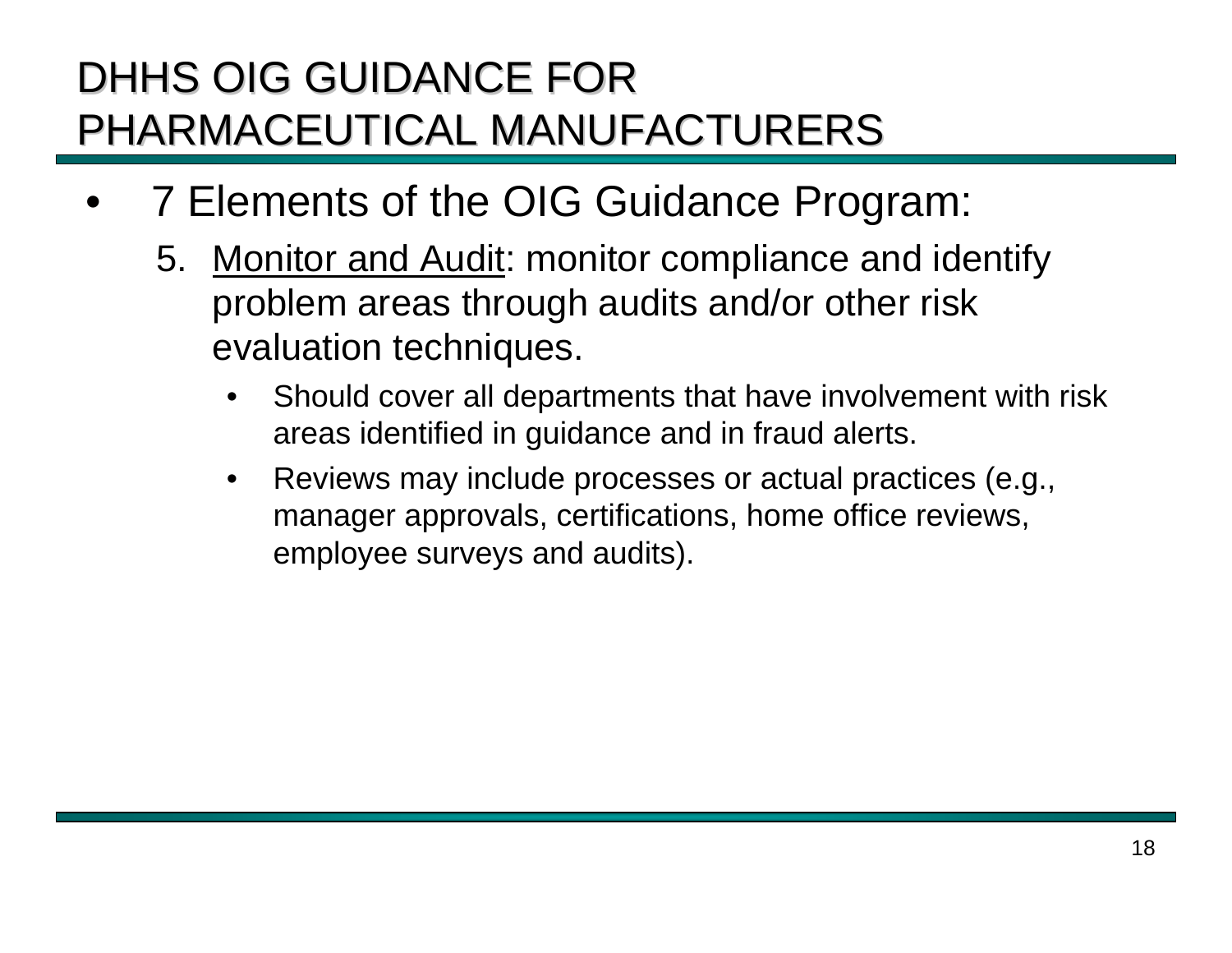- 7 Elements of the OIG Guidance Program:
	- 6. Discipline Employees: develop policies and procedures to enforce disciplinary actions against violators and to ensure that individuals who have been excluded from participation in Federal health care programs are not employed or retained. Reasonable indications of misconduct should be investigated and root causes should be identified.
		- Clear and specific disciplinary policies should be established and enforced.
		- Intentional and material infractions should result in significant sanctions.
		- Discipline may also be appropriate for negligent or reckless failure to detect a violation.
		- CO should "ensure that the List of Excluded Individuals/Entities has been checked" with respect to all independent contractors, and the company should "carefully consider" whether to do business with excluded individuals/entities.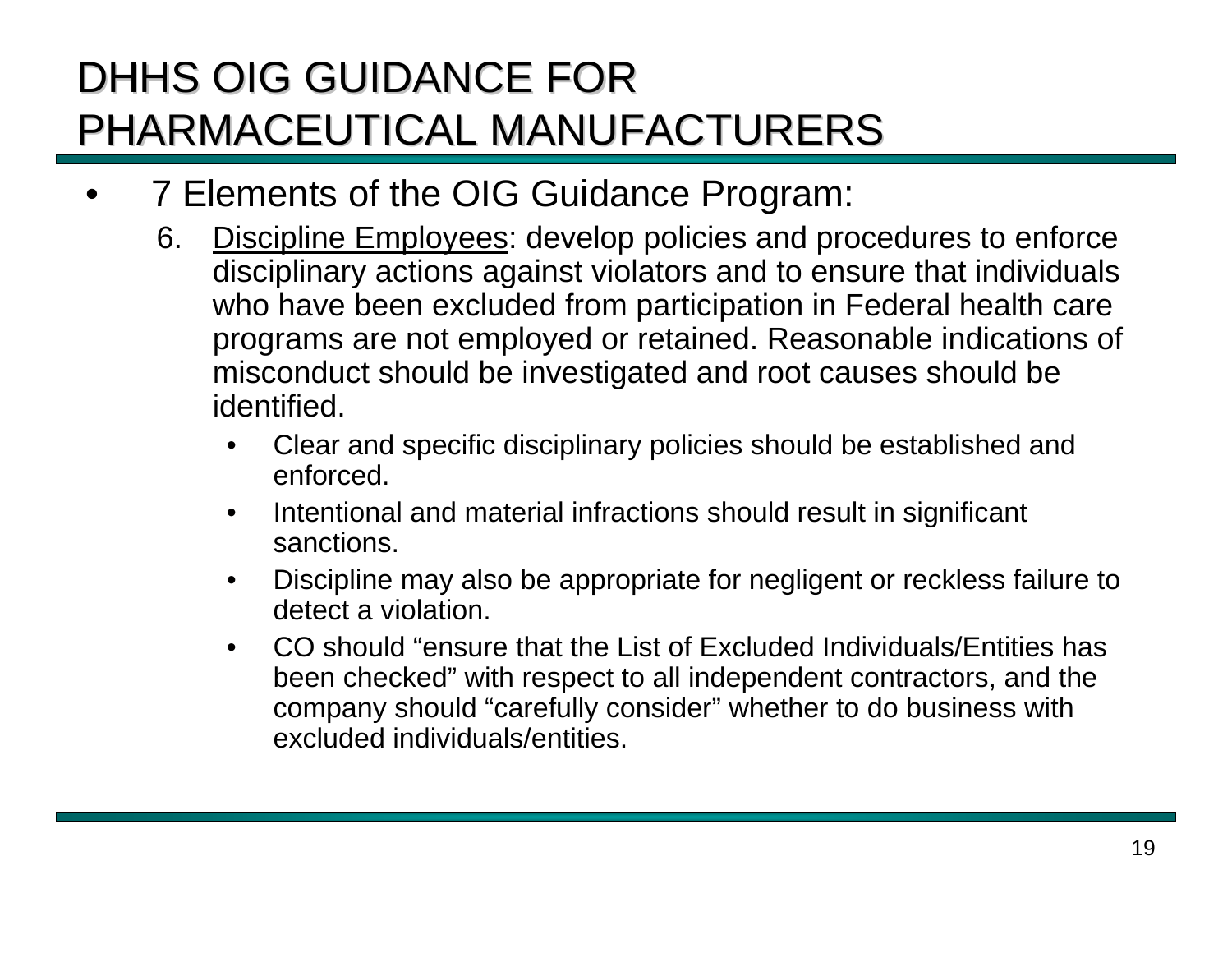- 7 Elements of the OIG Guidance Program:
	- 7. Find It and Fix It: develop policies and procedures for the investigation of noncompliance or misconduct, including self-reporting to the OIG if required.
		- Where credible evidence of violations of law are discovered, it should be reported to authorities within 60 days.
		- Prompt voluntary reporting will demonstrate good faith and be a mitigating factor if there is enforcement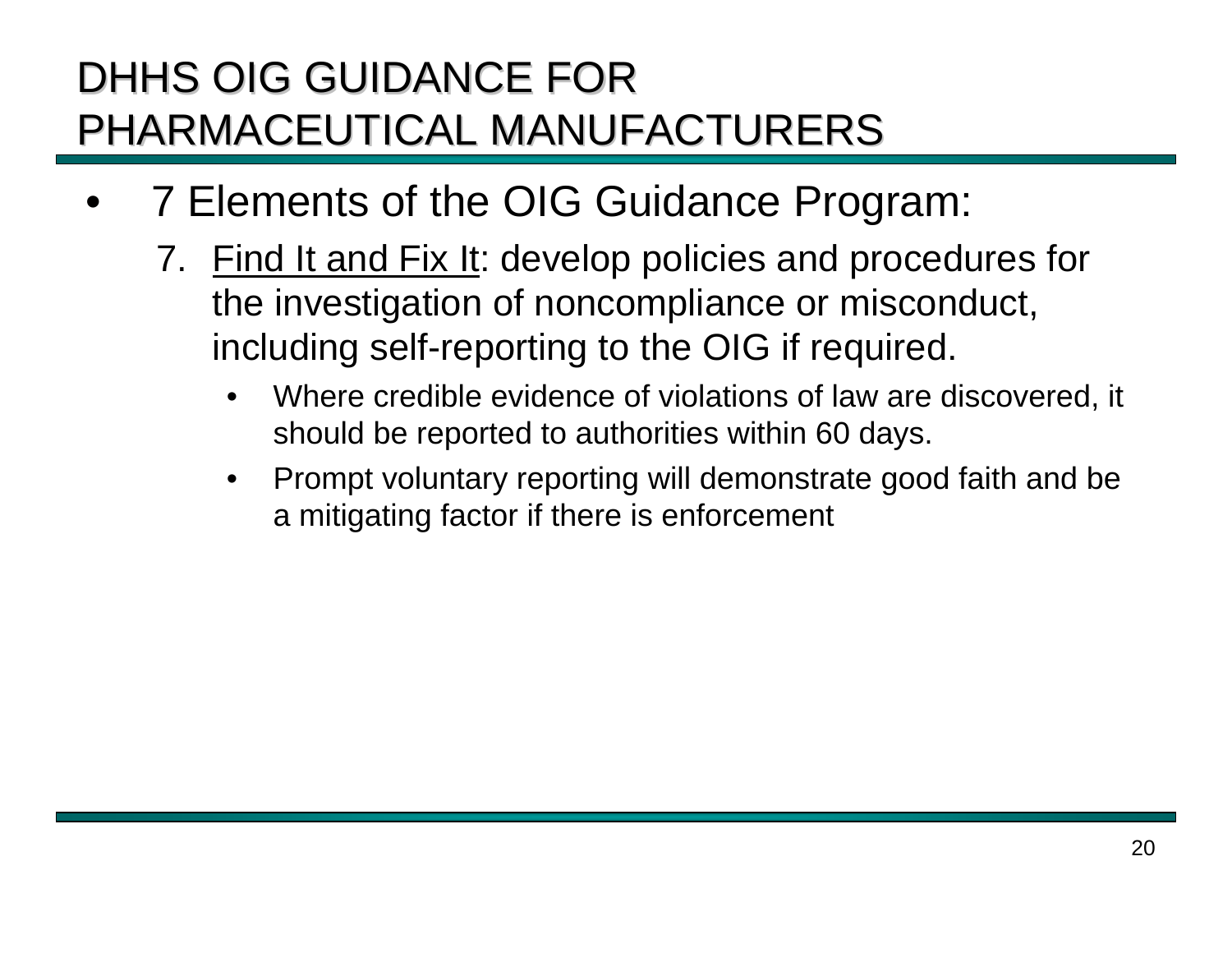## CORPORATE INTEGRITY AGREEMENTS CORPORATE INTEGRITY AGREEMENTS

#### Generally -

- A CIA is an agreement with the Office of Inspector General (OIG) of DHHS that is entered into in exchange for the OIG not exercising its permissive exclusion authority
- CIA is included in almost all civil settlements and provides a "probation" period of generally  $5 - 7$  years
- A CIA includes stipulated penalties for breach (e.g., \$2,500 per day) and may include exclusion for non-compliance
- There is a focus on obligations relating to "Covered Persons" ("CPs")
- CIAs require significant reporting obligations
	- Typically 150 days after execution an implementation report is required
	- Annual reports thereafter
	- CO certifies compliance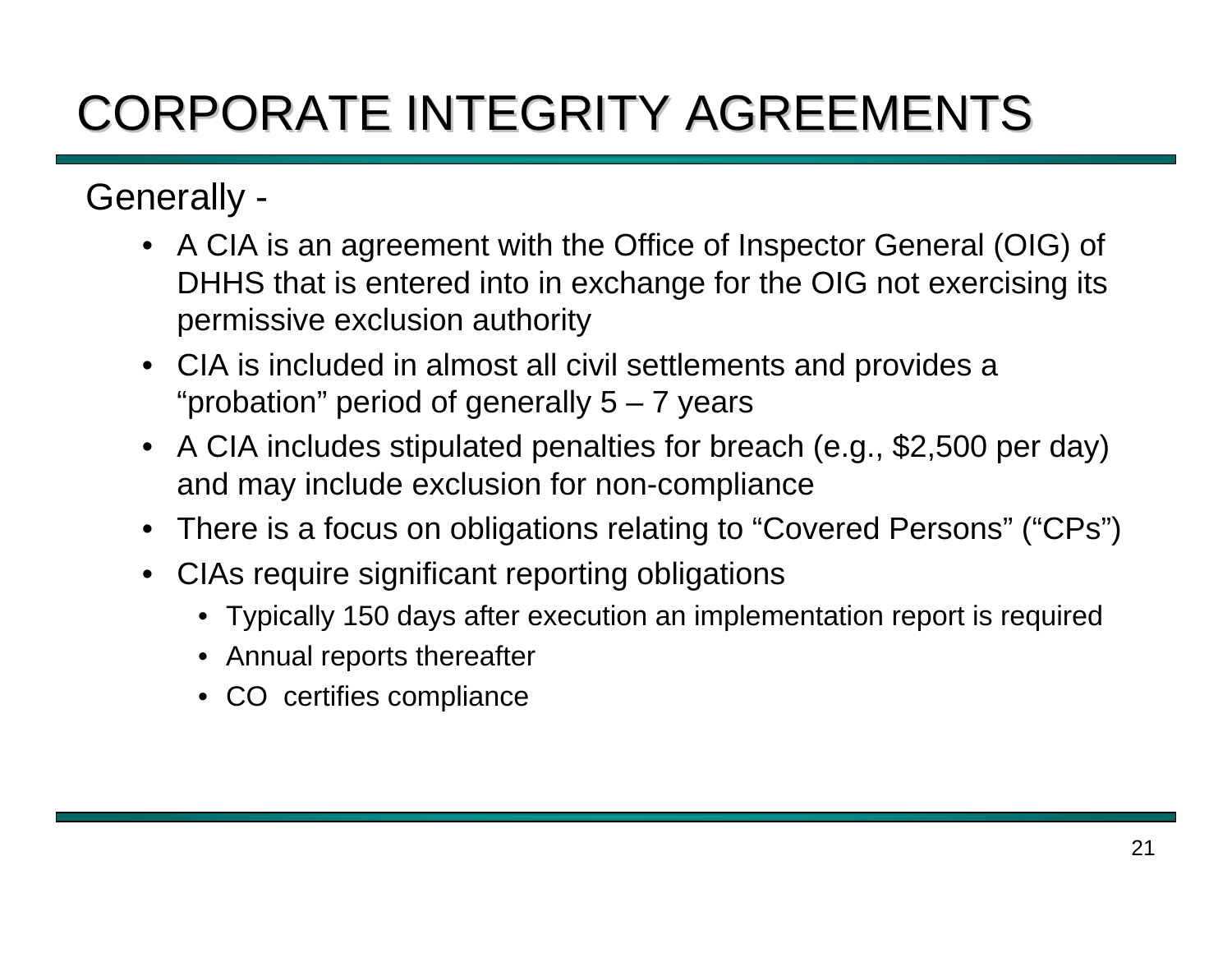## CORPORATE INTEGRITY AGREEMENTS CORPORATE INTEGRITY AGREEMENTS

- Other typical CIA provisions
	- Maintain Compliance Officer to:
		- Oversee implementation of policies, procedures and practices
		- Monitor day-to-day compliance activities
		- Report regularly to the BoD Committee
	- Maintain Compliance Committee
	- Distribute Code of Conduct, policies and procedures within defined time periods to CPs and to new hires who are CPs
	- Make compliance an element of performance plans for CPs
	- Provide certain number of hours of general training on health care laws and specific training on certain policies and procedures within certain time periods
		- Repeat training annually can be computer based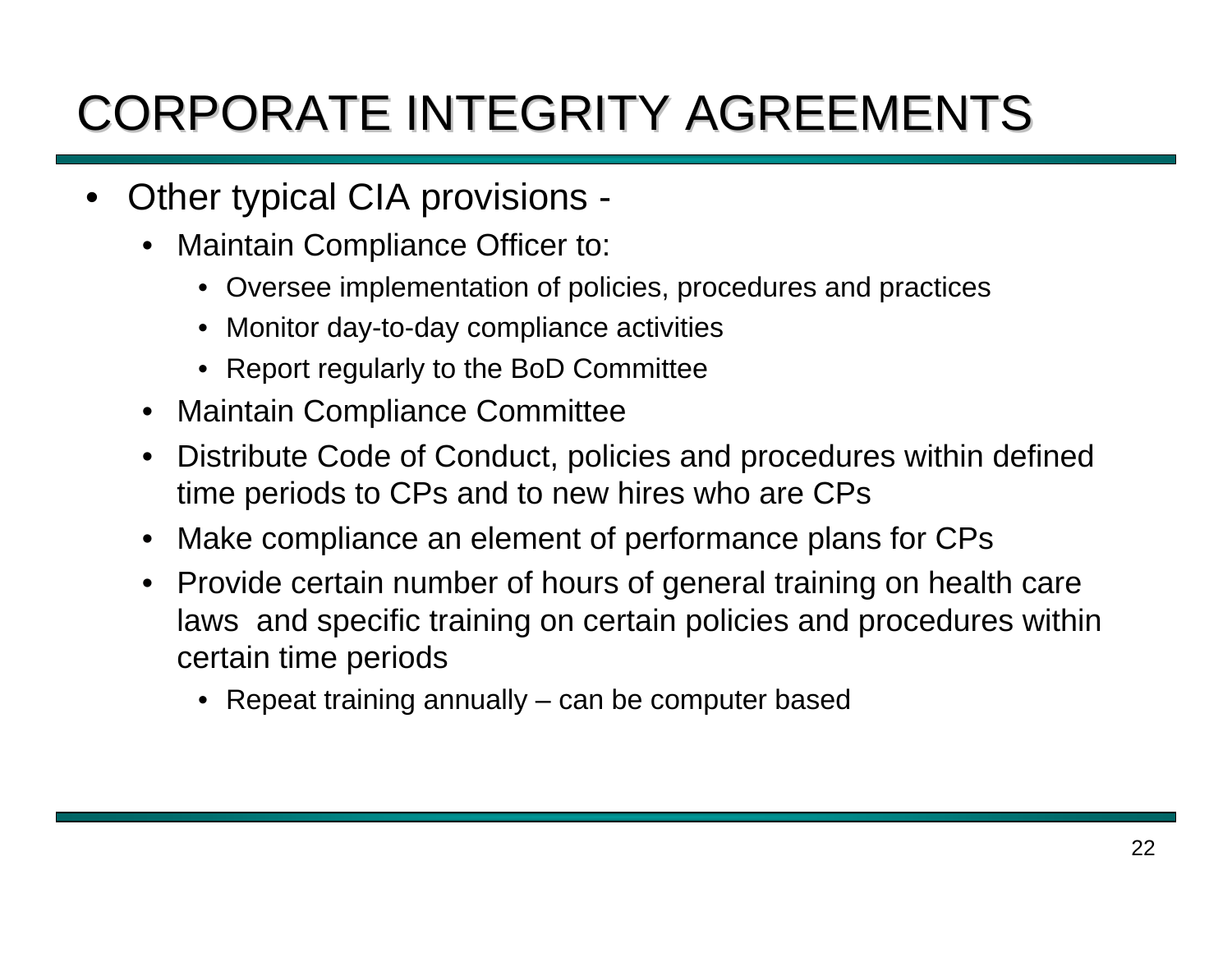## CORPORATE INTEGRITY AGREEMENT

- Other typical CIA provisions
	- Retain Independent Review Organization (IRO) to perform:
		- Systems Review
		- Transaction Reviews
	- Screen against List of Excluded Parties by Government Accountability Office ("GAO") and Department of Health and Human Services ("DHHS") within certain time frames:
		- All existing and new employees
		- All contractors
	- Maintain and publicize confidential hot-line
	- Review and conduct investigations where sufficient information is provided
	- Notify OIG in writing within a certain period if government investigation or legal proceeding alleging a crime or fraud
	- Report to OIG within a certain time period any matter that a reasonable person would consider a probable violation or potential violation of health care laws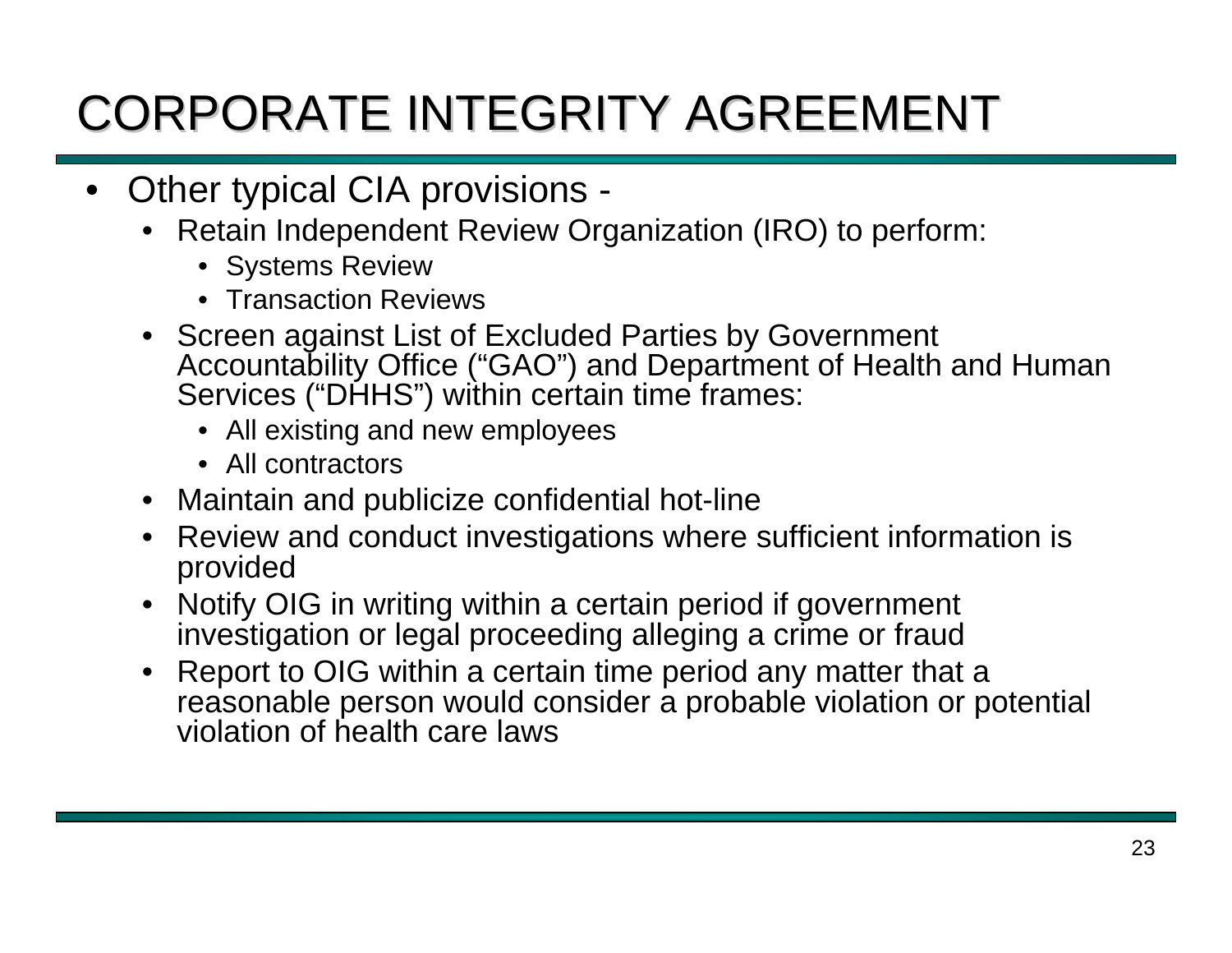### PART 3: PRACTICAL TIPS TO BUILDING A PROGRAM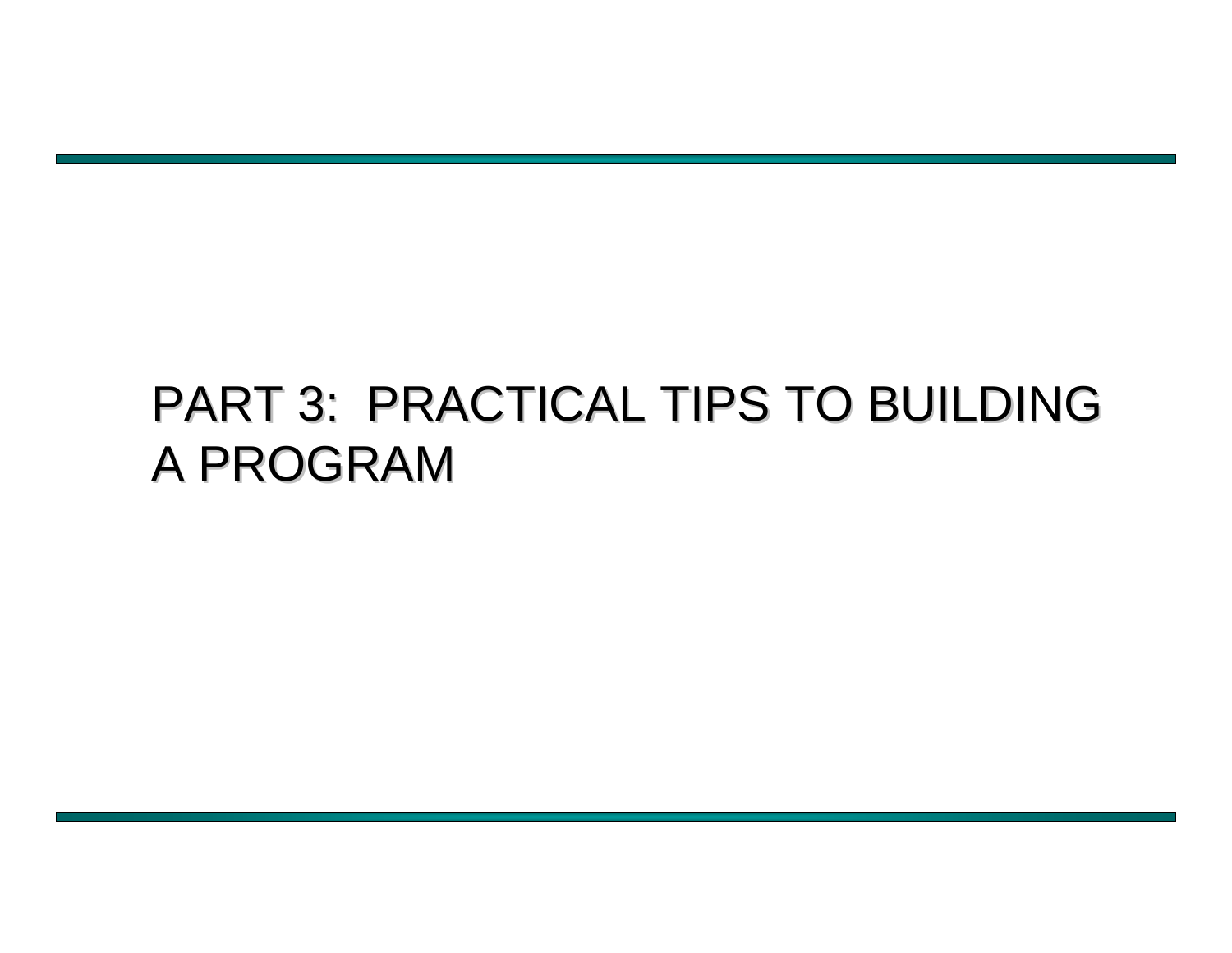## **KEY QUESTIONS**

- What is the scope of the business?
- What is the scope of compliance function?
- What areas of risk should the compliance program address?
- Which employees or groups play a material role in contributing to or controlling the exposure to risk?
- Do we have systems that can identify potential problems?
- What financial resources are available to help implement the program?
- What human resources are available to help implement the program?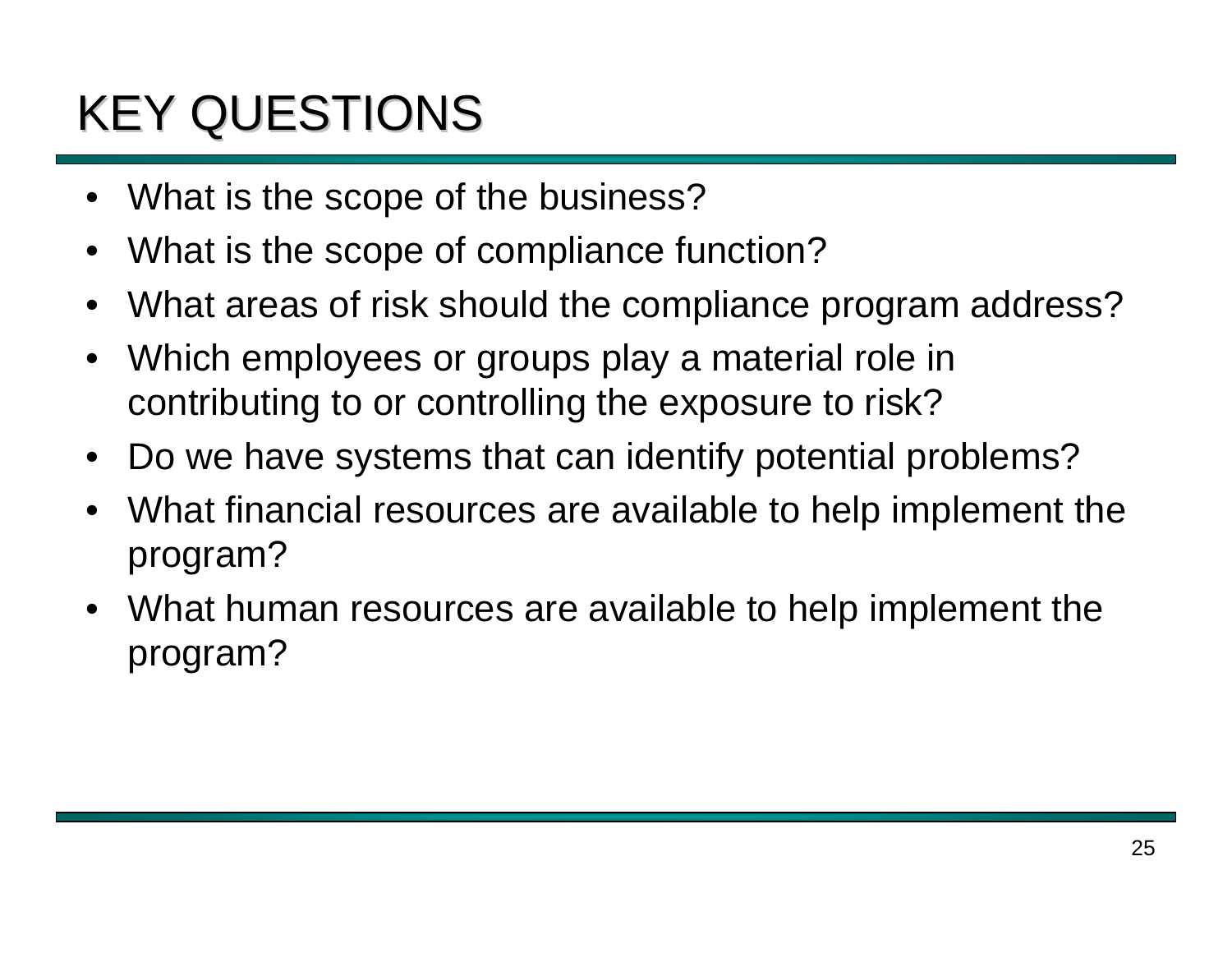## **KEY QUESTIONS**

- What elements should be included in an effective compliance program?
- How will compliance requirements be disseminated to employees?
- How will we measure the success of the program?
- How will we secure compliance performance information?
- How will we report compliance information upward?
- What will we do when we detect potential violations?
- What are our reporting relationships?
- How do we interact with other departments?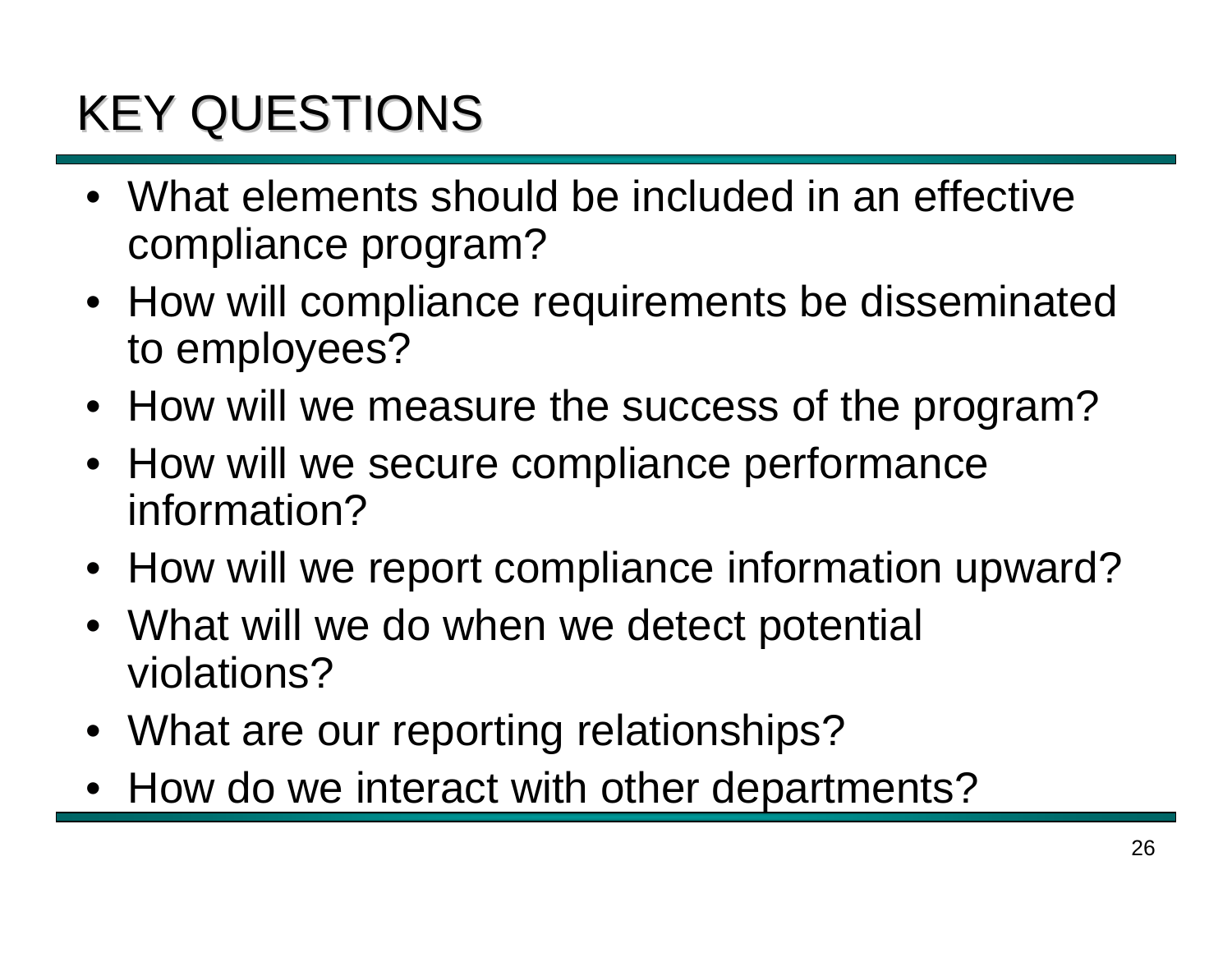## COMPLIANCE OFFICER ROLE

- DO consider the job description and tailor the role of the CO to meet organizational needs
	- Identify focus areas
	- Define expectations
	- Understand organization
	- Be up front regarding resources
	- Define compliance organization and identify sources of support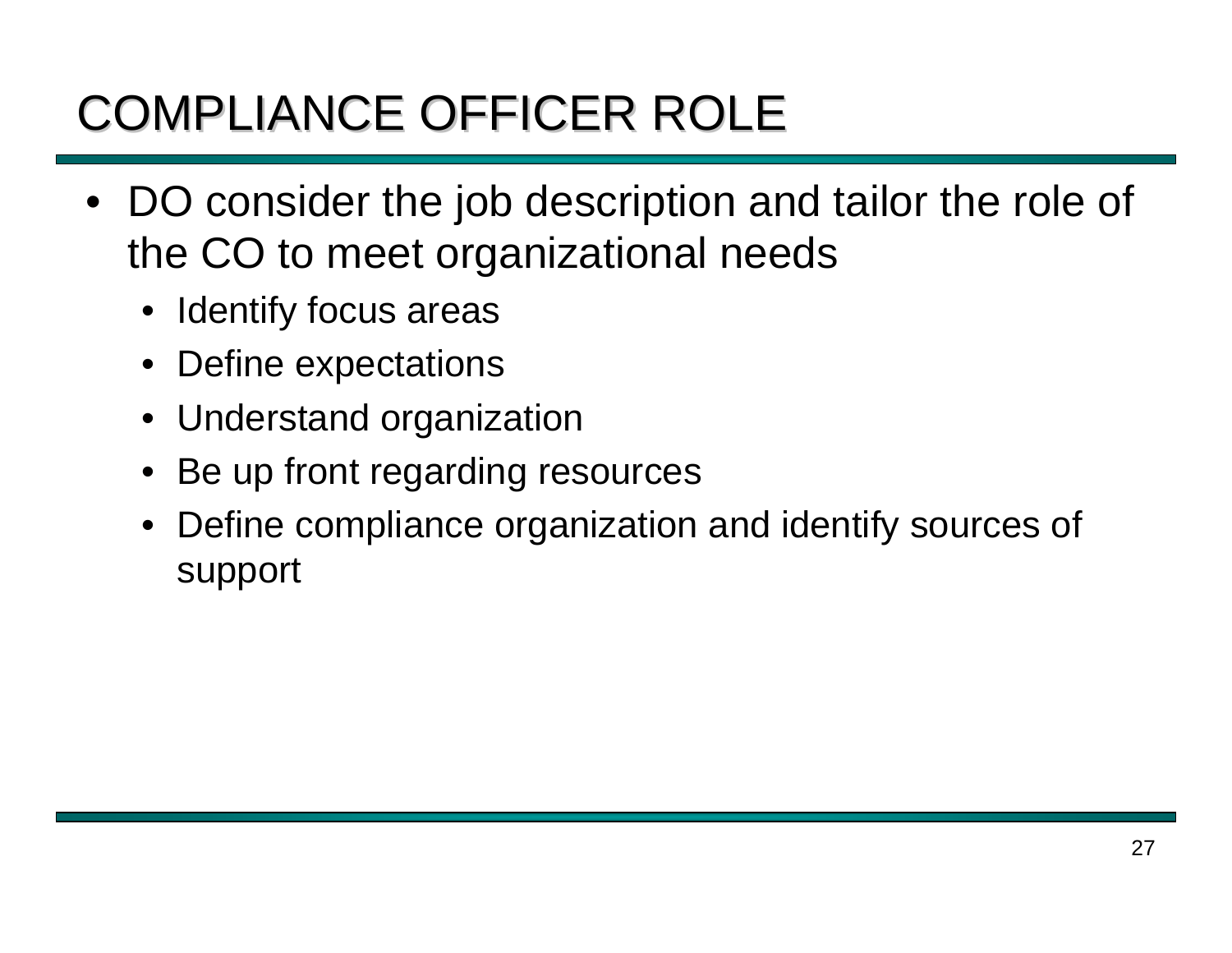### ROME WASN'T BUILT IN A DAY

- Rome wasn't built in a day your compliance program shouldn't be either
	- If the foundation is flawed, cracks will eventually form
	- Do a survey to start, it's invaluable for design and measuring improvement
	- Test plans with senior managers, middle managers and staff
		- It's both a Top Down and Bottom Up process
		- Build it into the business process where possible
		- "After the Drexel thing exploded, there was a push to codify ethics. A big policy book came out. No one read it." (Anonymous Harvard MBA Alumnus)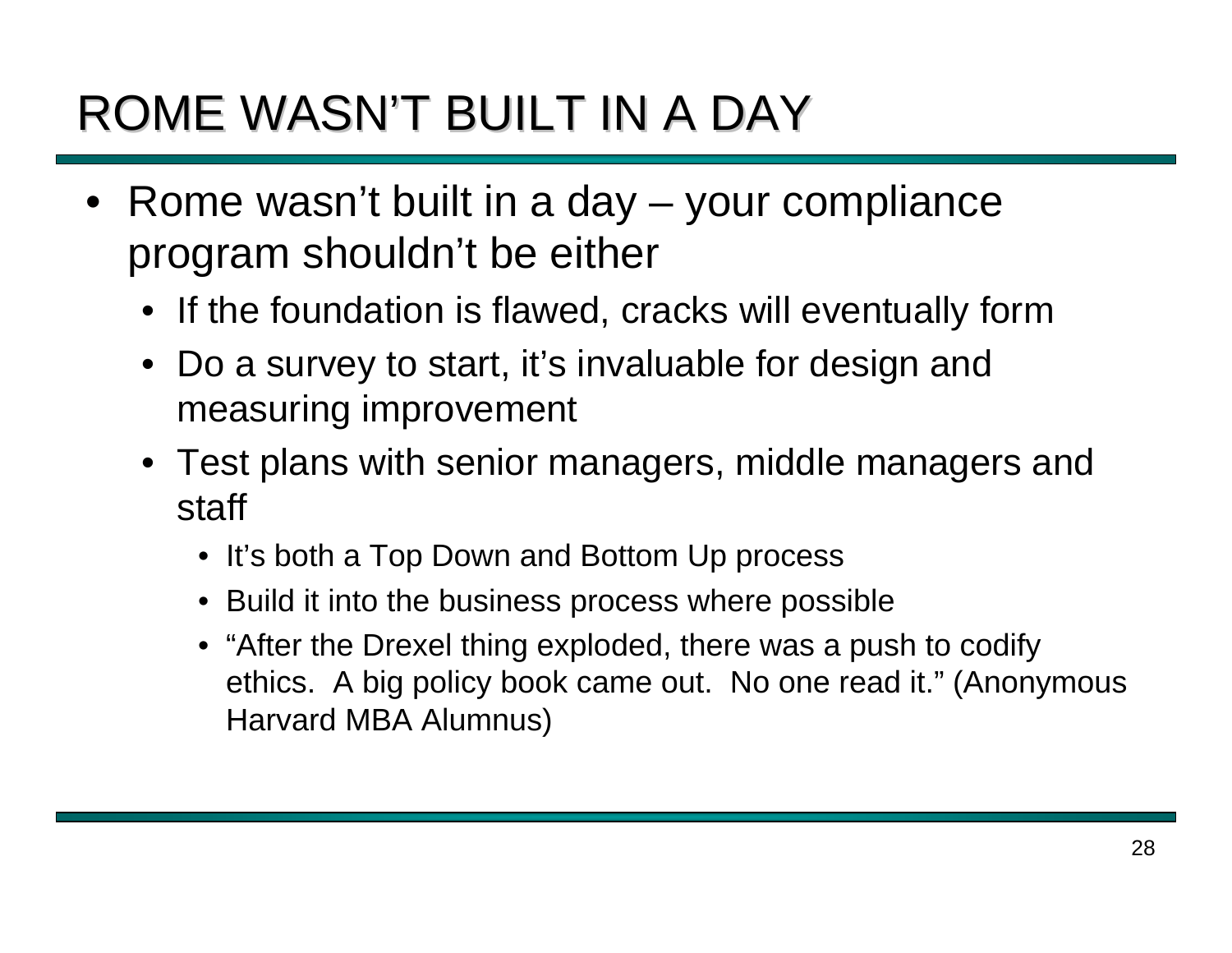## LOVE YOUR LAWYERS

- Communicate and interact with the lawyers
	- You need to know and understand the legal requirements
	- Your compliance program, while laudable, is still discoverable
		- Attorney-client privilege should be considered for sensitive matters
		- Self-evaluative privilege available in some jurisdictions
		- Work product doctrine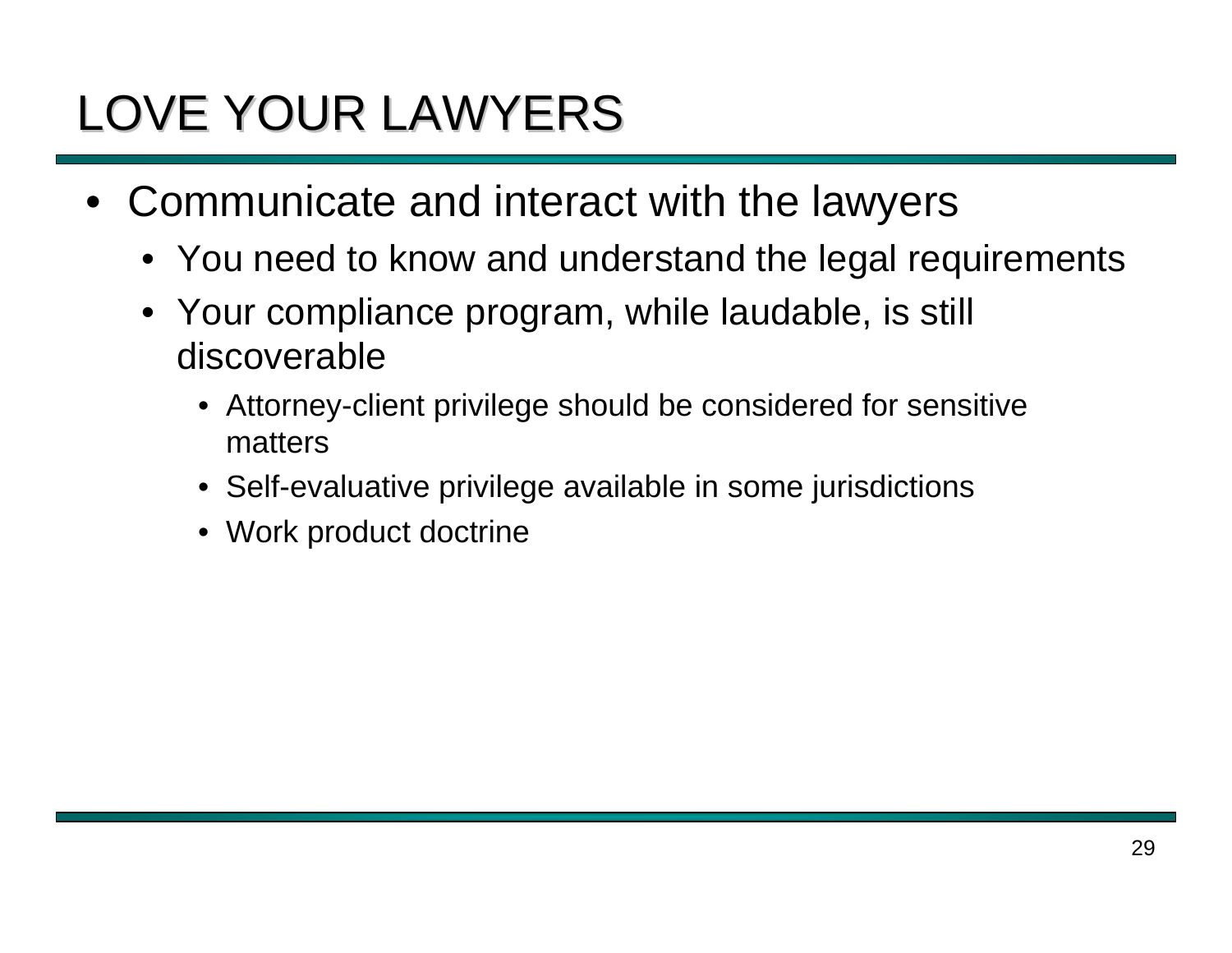## GIVE COMPLIANCE A FAMILIAR FACE GIVE COMPLIANCE A FAMILIAR FACE

- Build credibility within your organization by staying connected internally:
	- Learn your organization
	- Learn your departments
	- Learn your products
	- Attend sales training meetings
	- Attend product training meetings
	- Ride with representatives
	- Work with the Government pricing program Departments
	- Tour the facilities often, including international sites
- Participate in industry compliance associations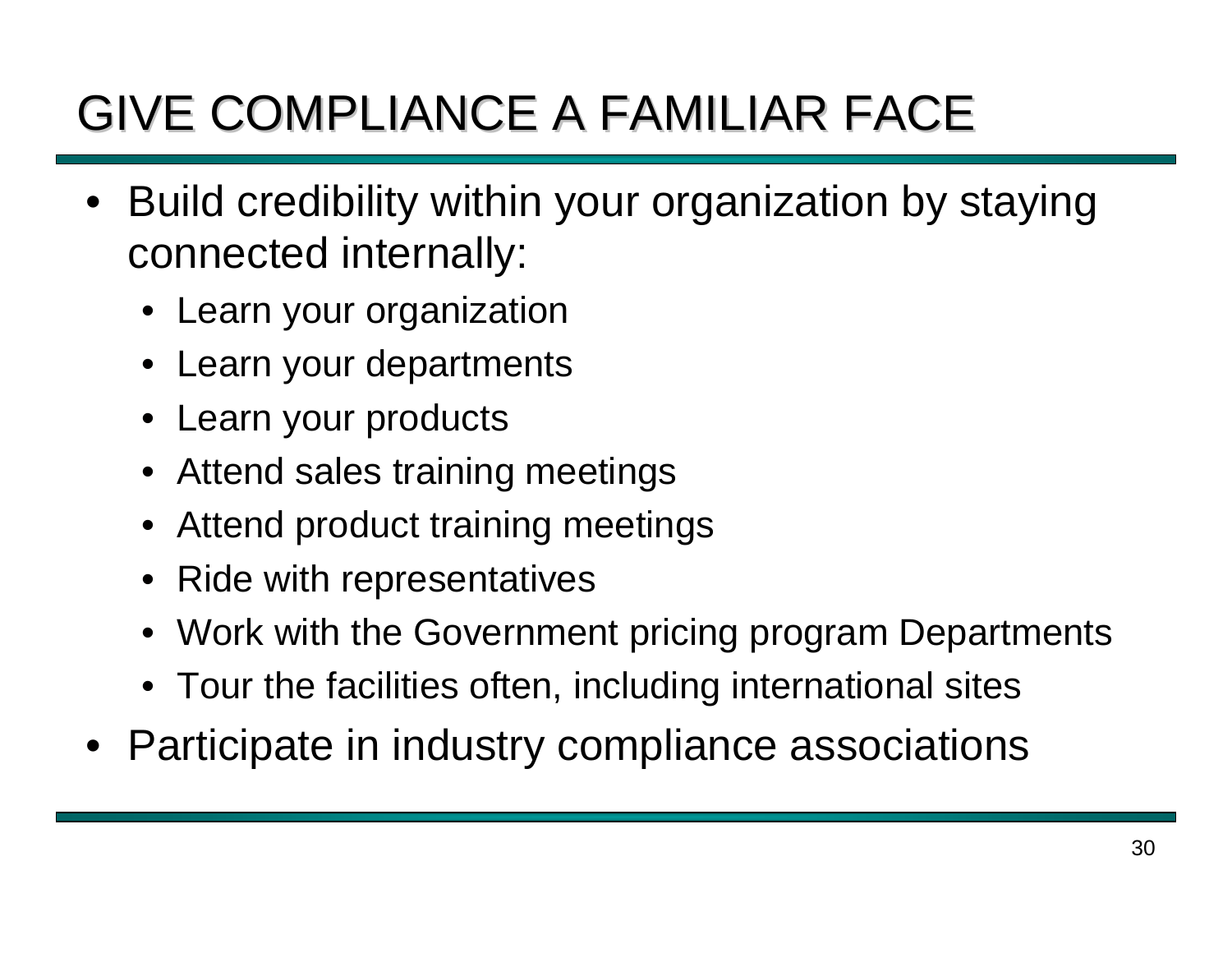## YOU ARE YOUR BROTHER'S KEEPER

- Contract with vendors based upon demonstrated commitment to compliance -- they are your agents
- Conduct thorough due diligence on your vendors' compliance infrastructures
- Do not approve programs with vendors who are non-compliant or lax about corporate compliance
- Update vendor contracts:
	- Ensure compliance with your corporate compliance program requirements
	- Reserve audit rights
- Exercise audit rights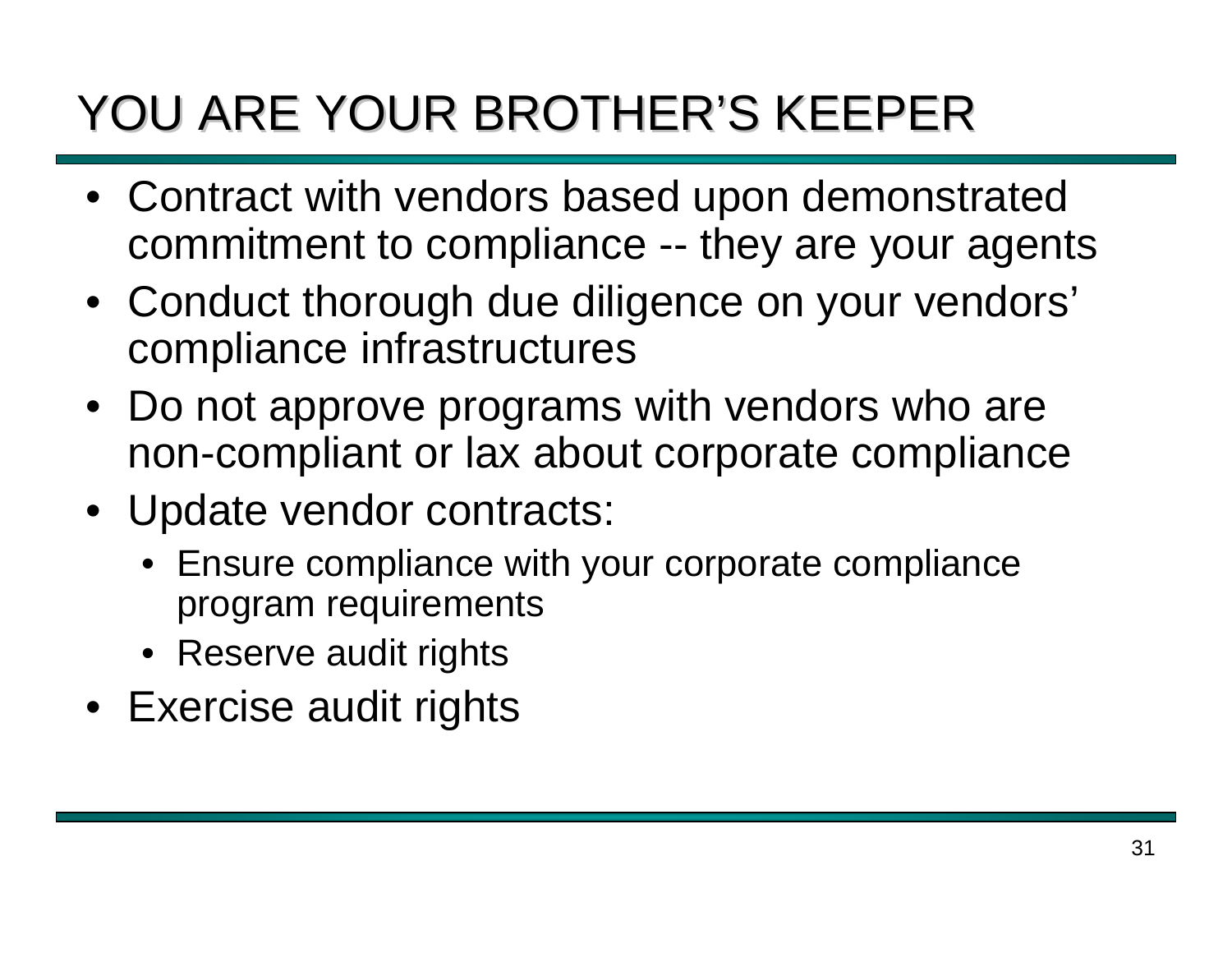## ORGANIZE CLUTTER

- Develop and implement appropriate document retention policies for all business units and departments
- Teach appropriate documentation to employees
	- Electronic mail
	- Business records
- Establish systems to ensure the retention of control documents and program documents
- Centralize records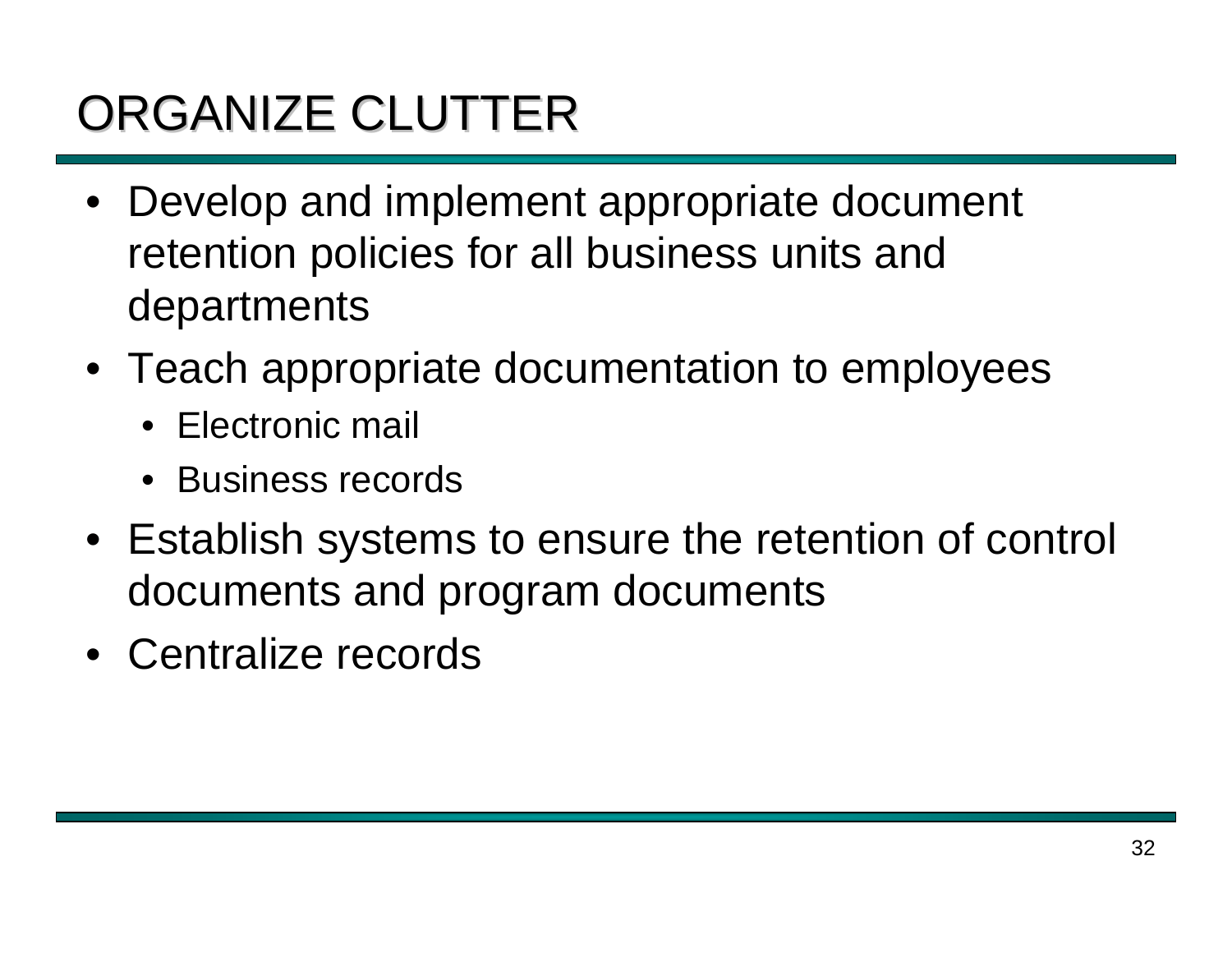## USE THE NEWS

- Use public documents to identify gaps and update corporate compliance programs and policies:
	- Settlement agreements and Corporate Integrity Agreements (our "case law")
	- (http://oig.hhs.gov/fraud/cias.html)
	- DHHS OIG Work Plans (http://oig.hhs.gov/publications/docs/workplan/2005/2005%20Work%20Plan.pdf)
	- Enforcement officials public pronouncements
	- Trade press, periodicals,
	- Corporate security filings
	- Medicare Modernization Act
	- (http://www.cms.hhs.gov/mmu/)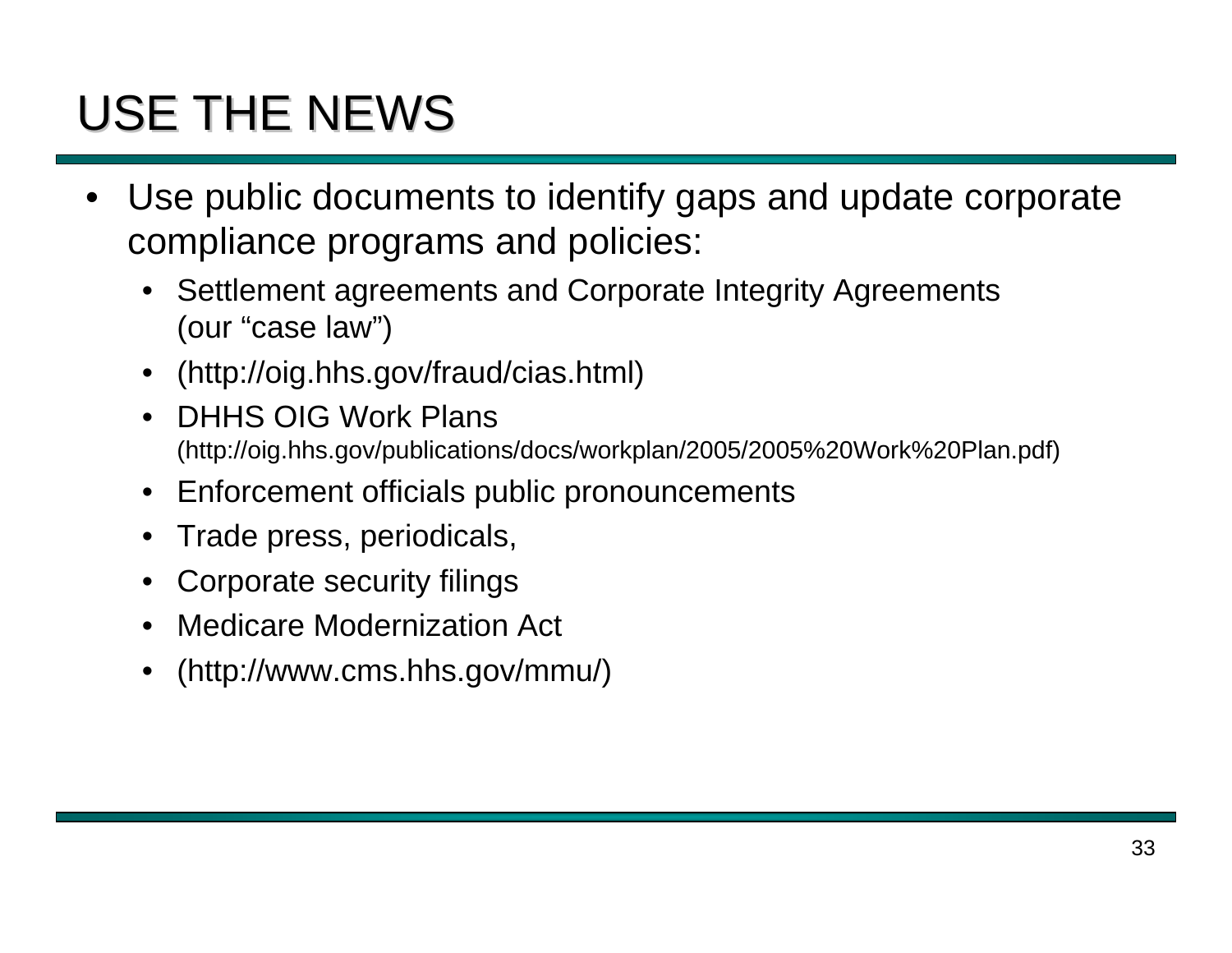### IDENTIFY THE "GIMME" AUDIT TOPICS

- Use public documents to identify audit topics
- Use reports prepared for state reporting laws as audit topic:
	- State gift reporting laws such as MN, DC, VT, ME, WV
- Use the risk assessments
	- Provides for focus of limited resources in the right place
	- Good risk assessment is efficient and effective
	- Conduct Interviews and benchmarking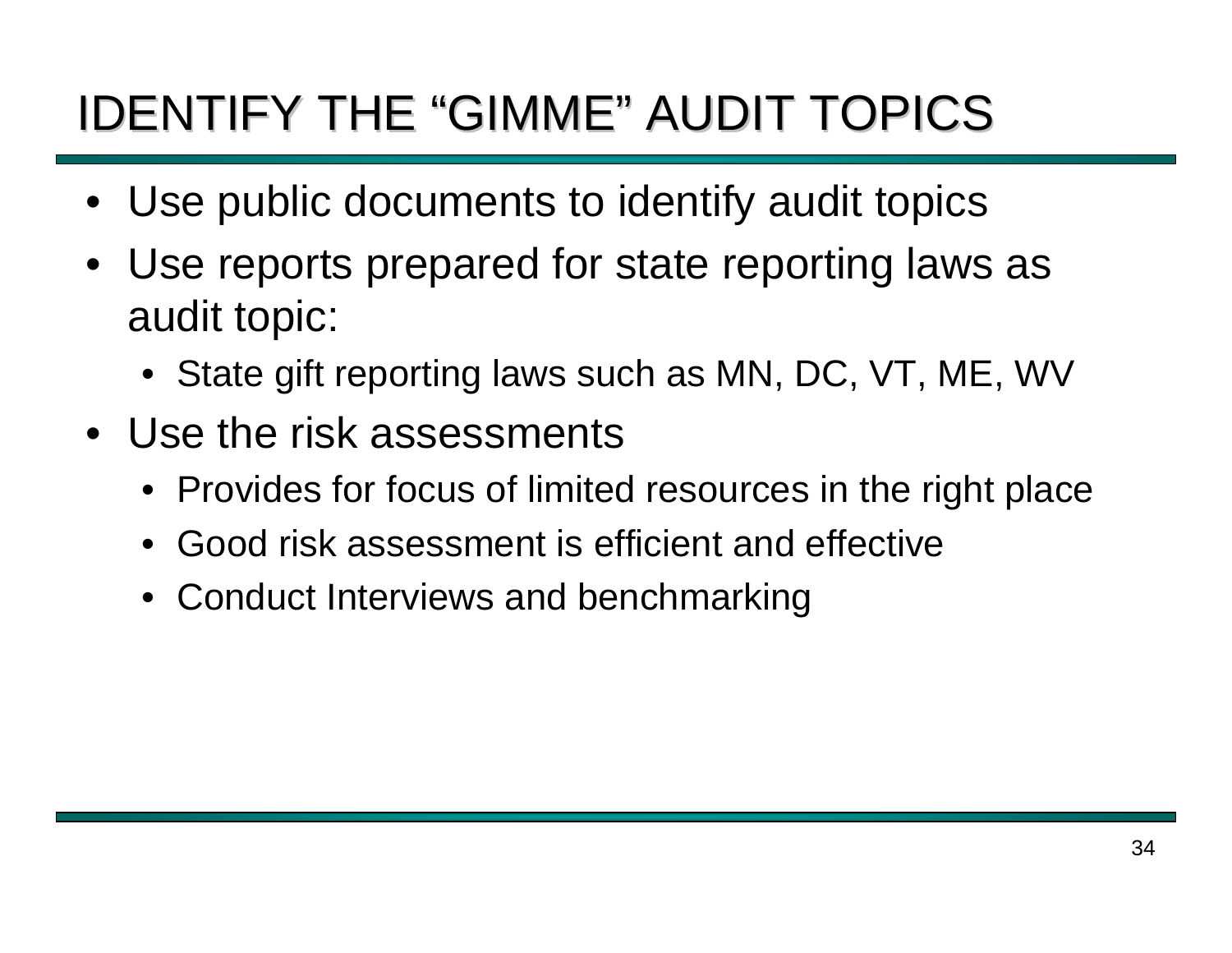### ALIGN THE REWARD SYSTEM WITH COMPLIANCE

- Review compensation structure and determine whether it promotes compliance or non-compliance:
	- Incentives for "doing the right thing"?
	- Recognition for saying "no"?
	- Objective standards
	- Subjective standards
- Consider a compensation structure that includes compliance components at all levels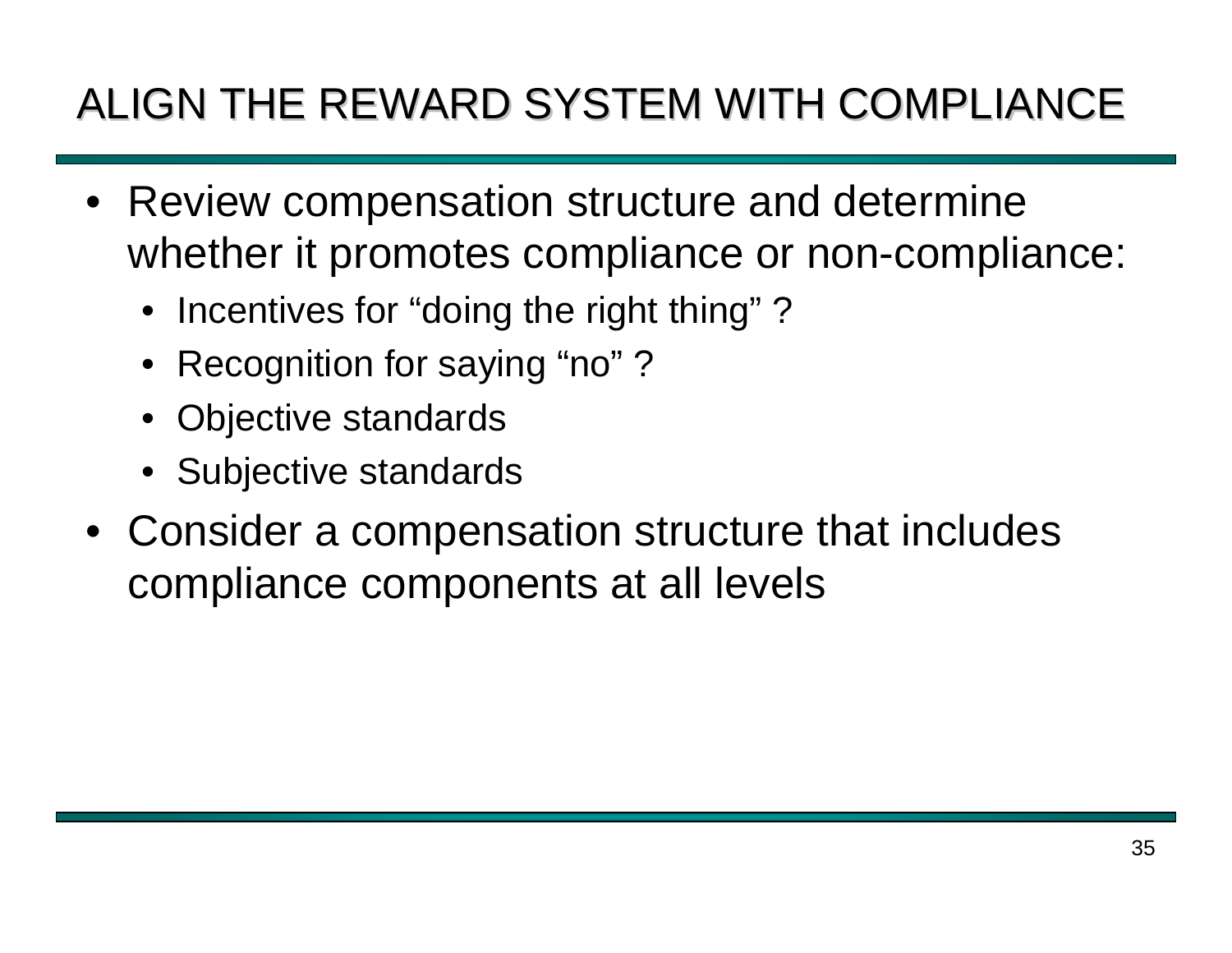## TRAINING TO PREVENT COMPLAINING

- Understand your audience make it practical and simple
	- Use methods and language that matches the internal customer
		- Safety instructions in English when the work force speaks Spanish makes no sense
	- Truck safety was greatly improved with the banner on a truck: Call 1- 800- XXX- XXXX if I am driving badly
- Test training on focus groups
- Keep training simple and interactive
- Focus training on what should be done -- not what could be done
- Quiz, quiz, quiz
- Ask for feedback
- Repeat, repeat, repeat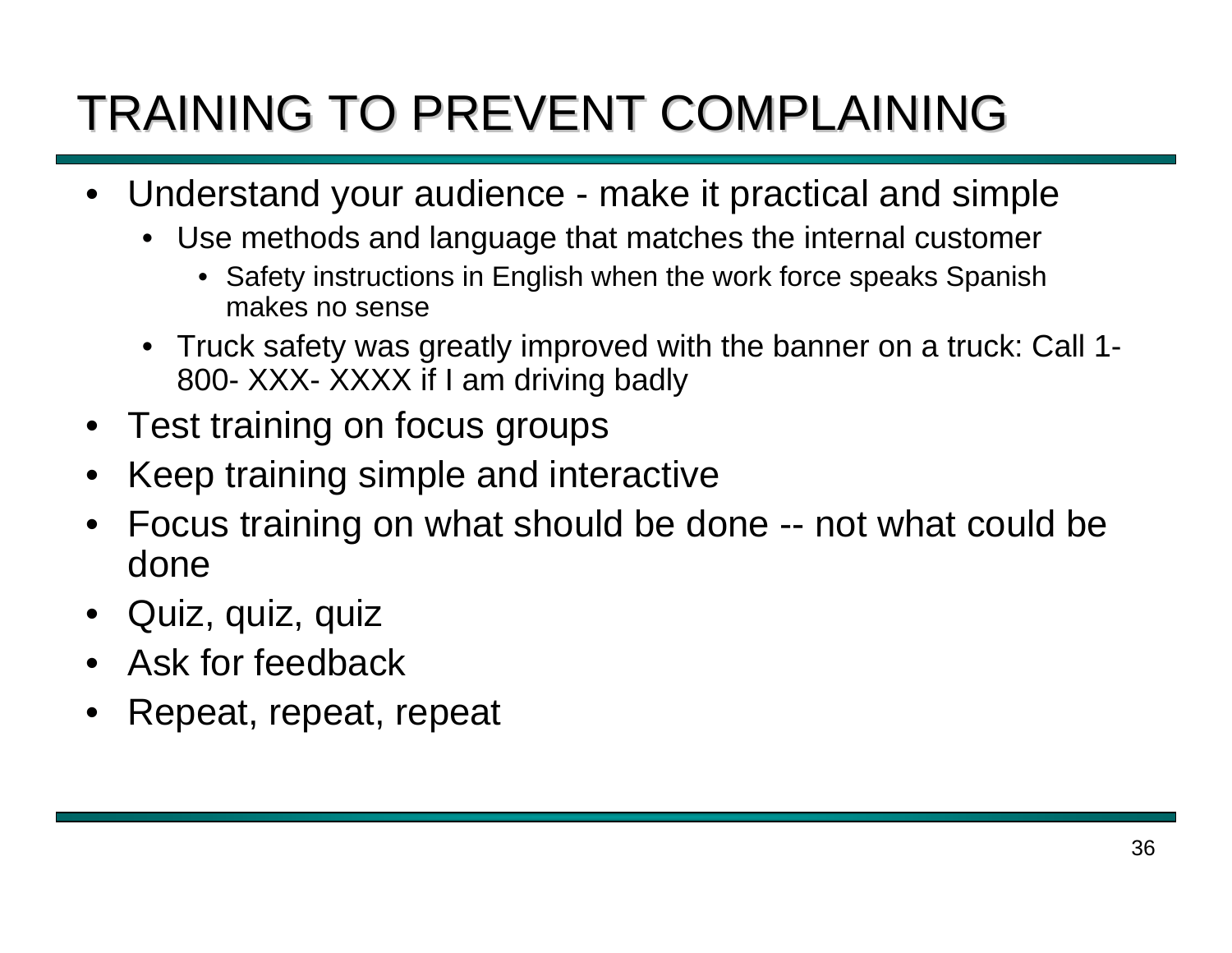### KEEP THE "SENIORS" PRESENT

- Ensure that senior management consistently demonstrates publicly its commitment to compliance
	- Training and retraining sessions
	- Newsletter articles
	- "Compliance Days"
- Publicize open door of senior management along with hot-line
- Do not ignore the executives and the board
	- Bigger risks are usually approved by executives and Board; e.g., Enron, WorldCom, Anderson
		- Most of this group are untrained in ethical decision-making
		- Most companies overlook this group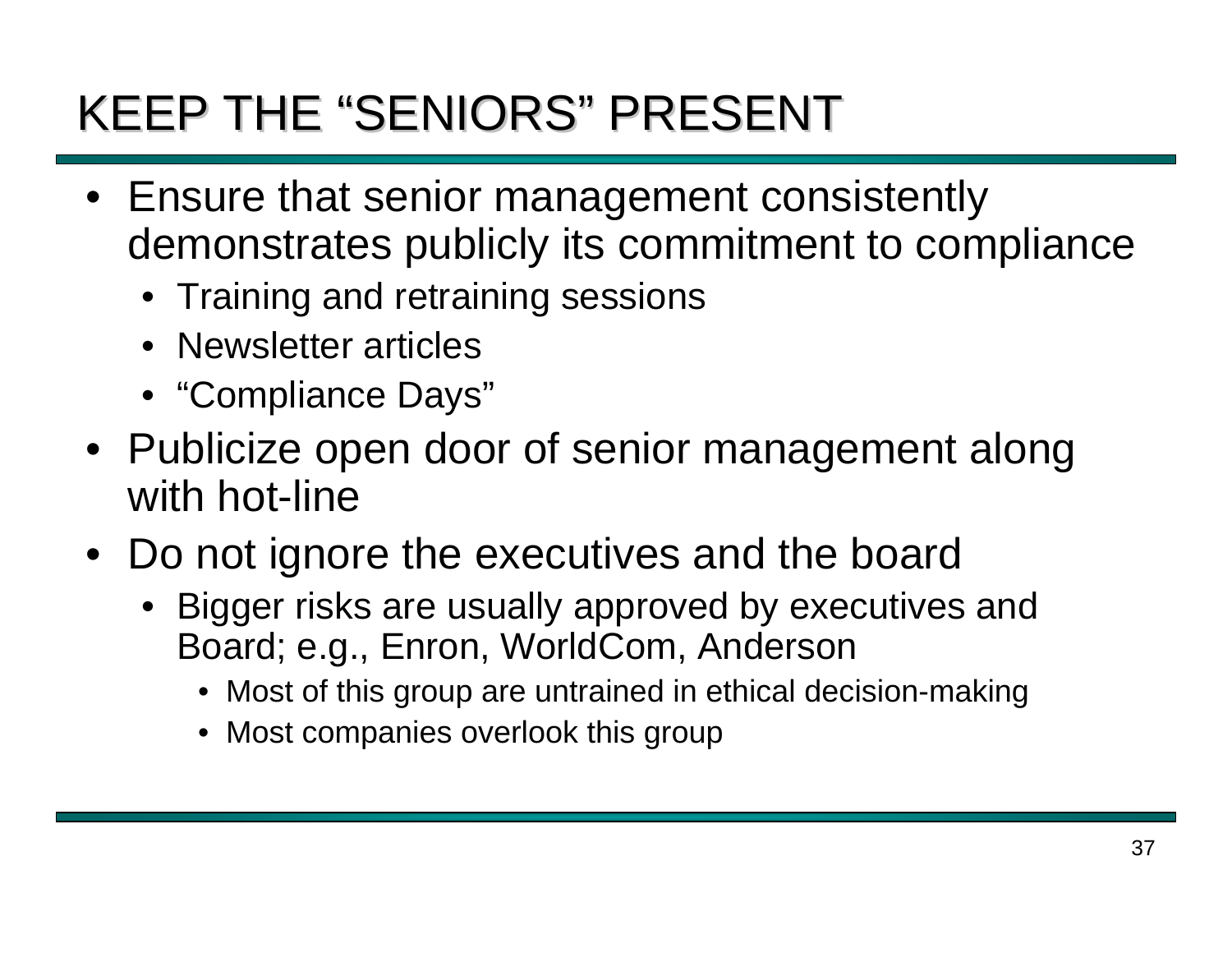### BACK TO BASICS

- Compliance is rules oriented ethics is values based
- Teach corporate morals to employees
- Teach common sense to employees
- Train on how to do the "right" thing versus knowing the policies and procedures
	- Use Company Code of Conduct as a tool
- Discuss how "wrong" in your organization, may be "right" in another organization
- It's better to teach good judgment than blind adherence
	- "Use your good judgment in all situations. There will be no additional rules." (Nordstrom, Inc., Employee Handbook)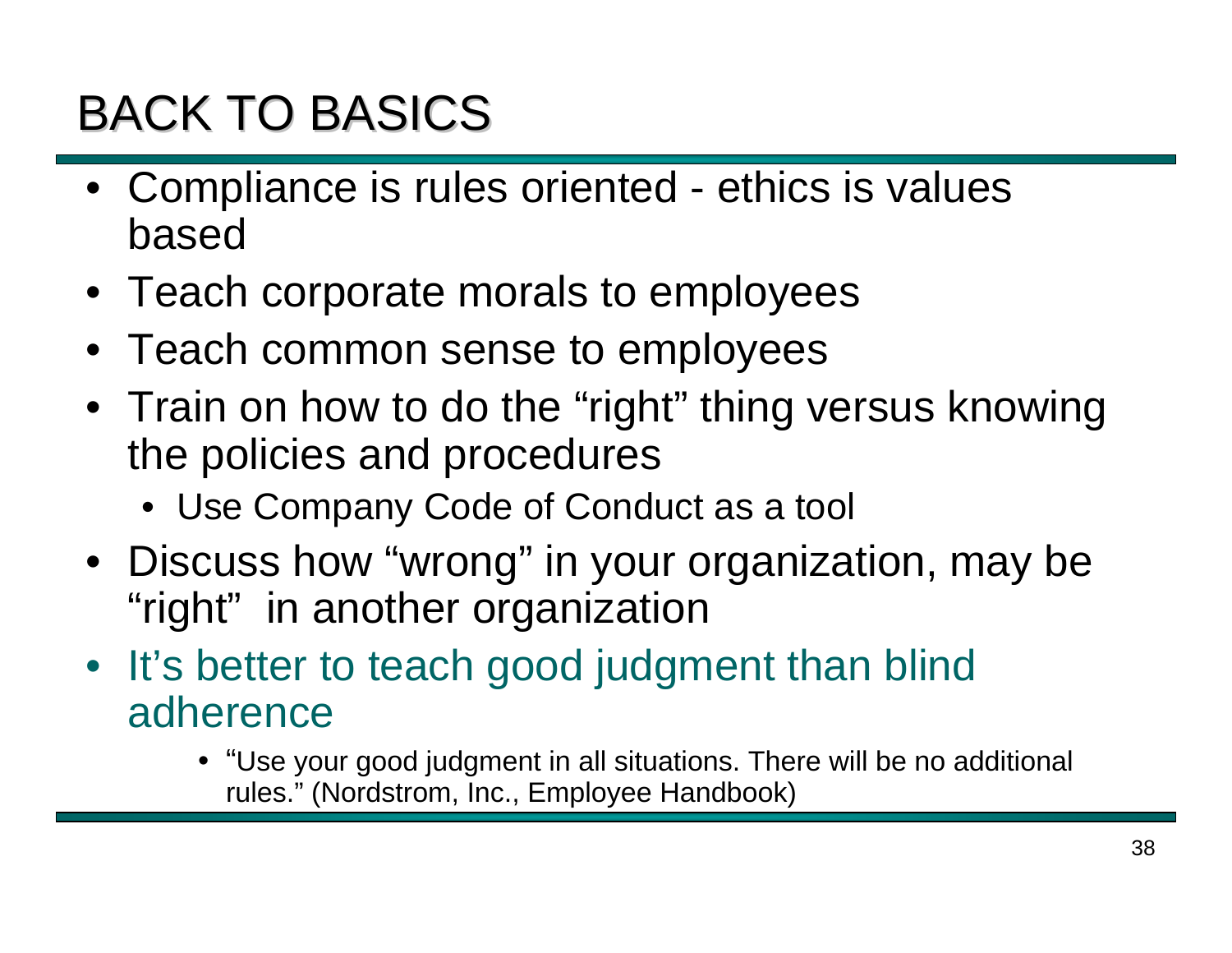### BRAND NAME COMPLIANCE

- Brand your compliance program
	- Compliance should be sold to the employees with the same style and class as the product line
- Wear a marketing hat and make it fun and effective
- Avoid long memoranda in dry legalese
- Use humor and trinkets if possible: Dilbert; baseball caps, fortune cookies, post-its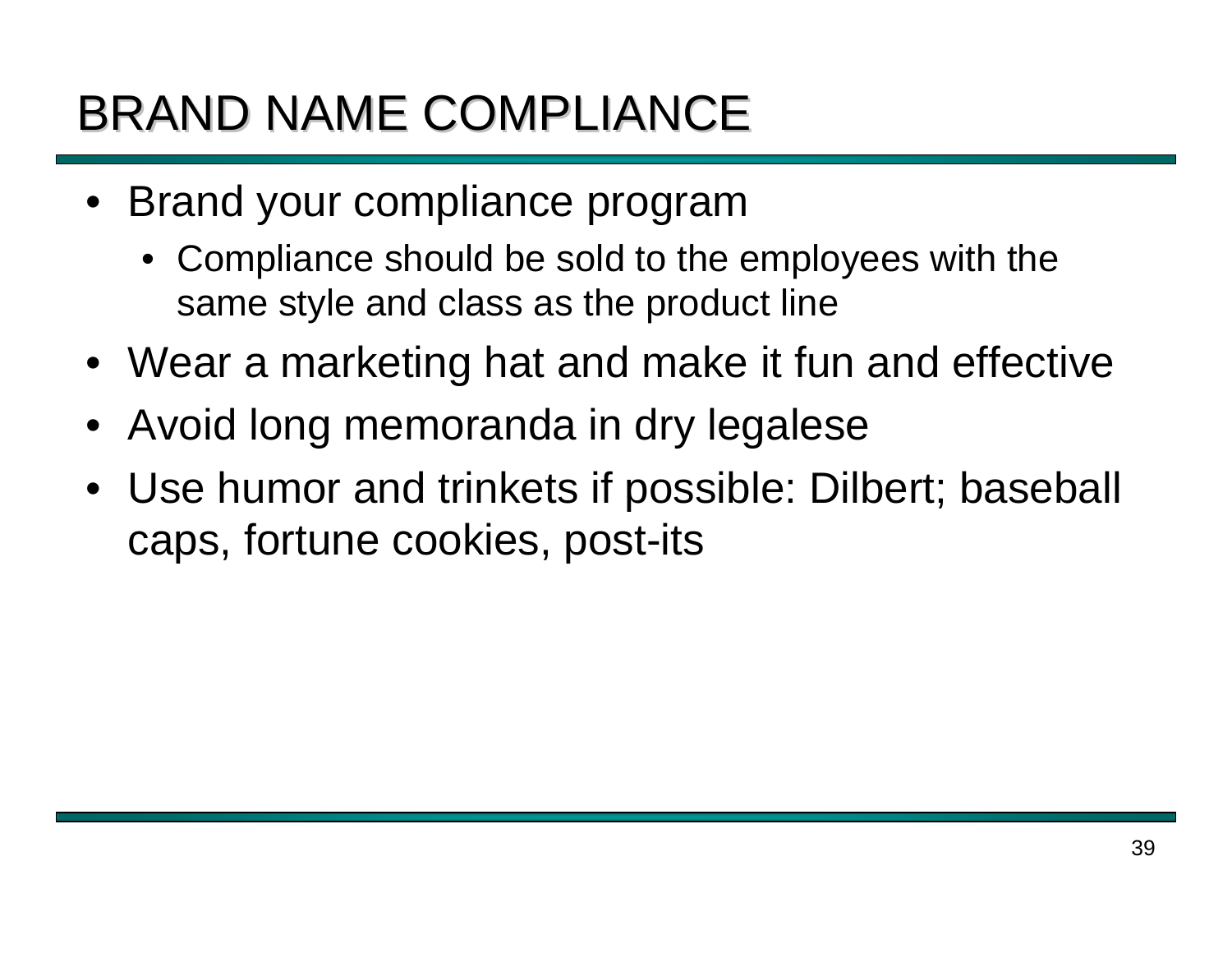### BRAND NAME COMPLIANCE

- Personalize the program
	- Do not buy it off the shelf
	- Customize to your company size and structure
	- Make it fit in your culture
	- Tailor to your infrastructure
		- Centralized
		- De-centralized
		- Globalized, in part or in whole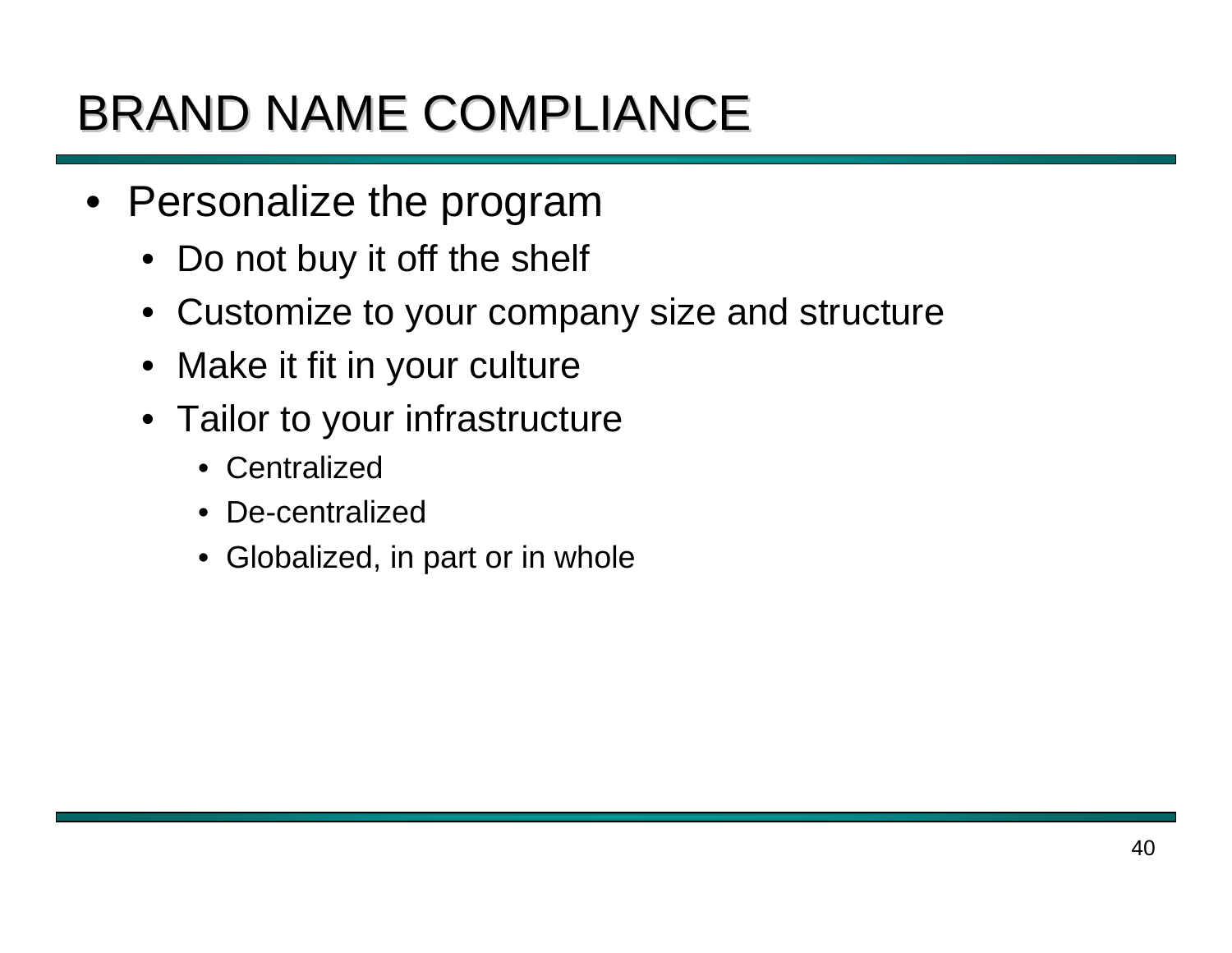## DOCUMENT WISELY

- It's not a "paper program," -- but it must be a program on paper
	- If the program, or its elements are not documented, it is almost like it/they didn't happen
- Be thoughtful on how to track all compliance related activities that are implemented
	- It's not the gloss, but the content that counts:
		- Military historians contend that you can tell which army is more effective by looking at their uniforms. The best dressed is usually the least effective.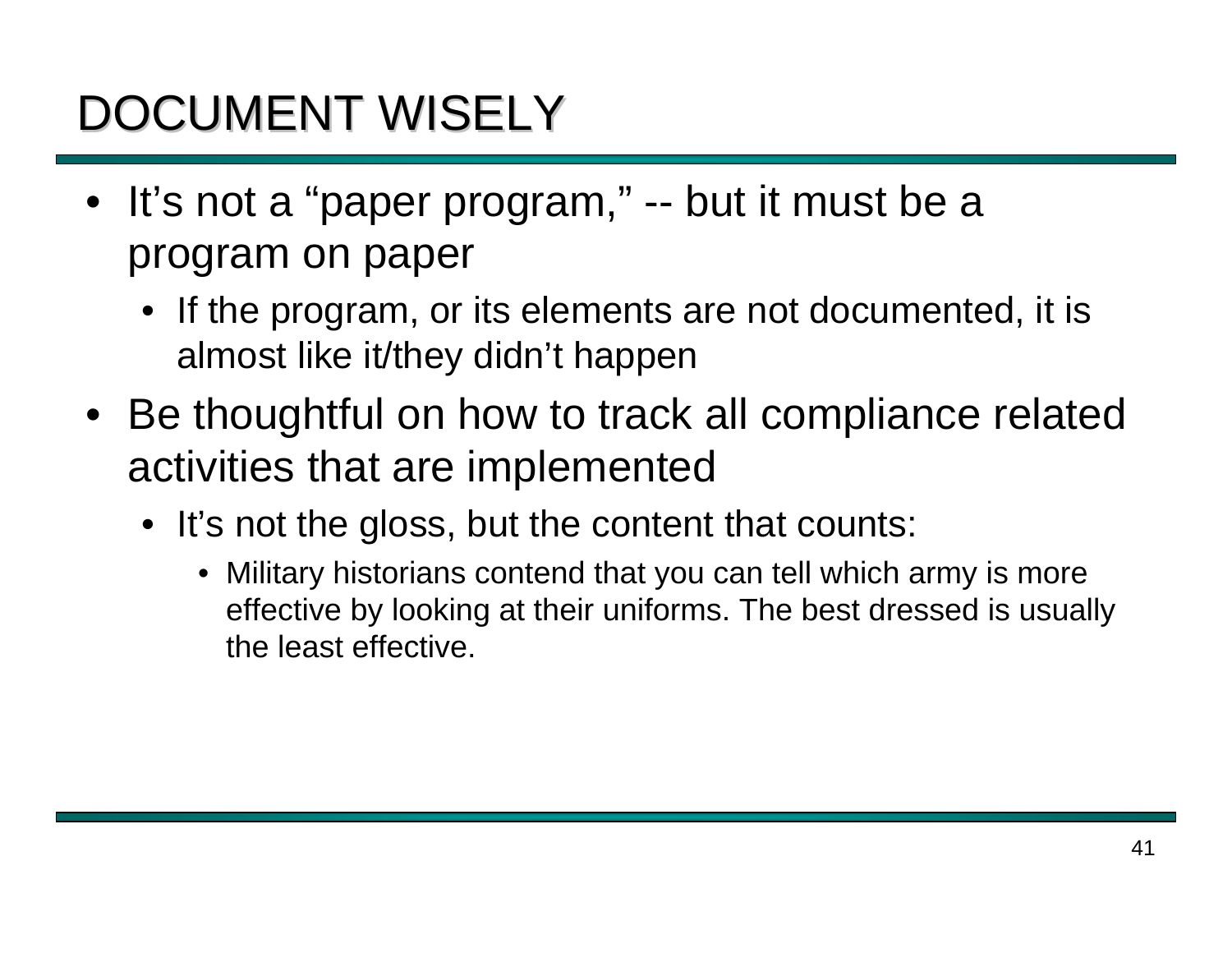## KEYS TO SUCCESS

- 1. Tone from the Top Role of Management
	- Senior managers regularly emphasizing message
	- All managers are compliance monitors
		- Compliance is everyone's job… compliance officers just get paid for it.
- 2. Compliance is a Journey, Not a Destination
	- Good faith to build a culture with values and good judgment
	- Responsive to internal and external developments
- 3. Making Ethics a Key
	- It's not just the legality, but also the propriety
	- Appearance issues can attract enforcement